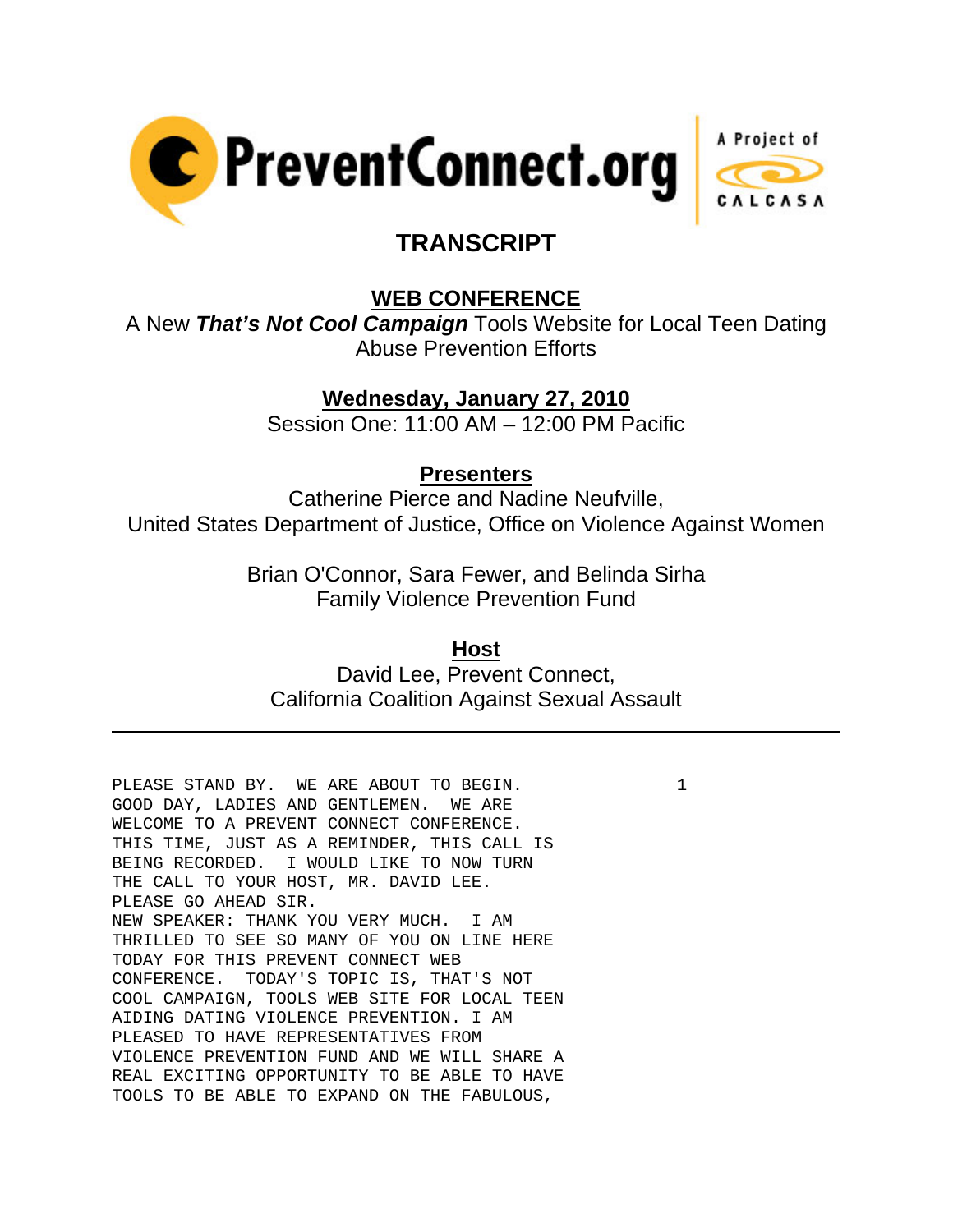THAT'S NOT COOL CAMPAIGN FOR MANY OF YOU, REMEMBER THAT IN OCTOBER, A LITTLE OVER A YEAR AGO, THE FAMILY VIOLENCE PREVENTION FUN OEW INTRODUCED THE THAT'S NOT COOL CAMPAIGN ON WEB CONFERENCE, NOW WE HAVE A NEXT LEVEL OF TOOLS THAT COULD HELP PREVENTION PRACTITIONERS WORK. I AM THRILLED TO HAVE ALL OF YOU HERE TODAY. BEFORE WE BEGIN, I AM GOING TO DO JUST A LITTLE BIT OF INTRODUCTION ABOUT PREVENTION CONNECTION AND OUR TECHNOLOGY. PREVENT CONNECT.ORG IS HOW YOU SIGNED UP FOR US. I DO ENCOURAGE YOU TO USE THE RANGE OF SERVICES THAT PREVENT CONNECT HAS. WE ARE AN ON-LINE COMMUNITY OF PEOPLE COMMITTED TO THE PREVENTION OF SEXUAL VIOLENCE AND INTIMATE PARTNER VIOLENCE. WE HAVE WEB CONFERENCES SUCH AS THIS. WE ALSO HAVE READING CLUBS WHICH ARE WEB CONFERENCES WHERE WE REVIEW RECENTLY PUBLISHED RESEARCH AND PUBLICATIONS ABOUT THE TOPIC, TALK WITH YOUR PEERS ABOUT THE ISSUES. WE ALSO HAVE A PREVENT CONNECT WIKI WITH WHICH IS A USER GENERATED WEB SITE DEVELOPED BY PEOPLE WHO DO THE WORK. WE ALSO HAVE A SERIES OF PODCASTS AND E-LEARNING UNITS. WE CAN GET THOSE AT OUR PREVENTCONNECT.ORG WEB SITE. DO FOLLOW US ON TWITTER AT PREVENTCONNECT. IT IS ANOTHER WAY TO GET WITHIN 140 CHARACTERS OF SPREADING THE MESSAGE MUCH WE HAVE A BLOG AND FOLLOW OUR BLOG AT CALCASA.ORG. WE HAVE A PREVENTION BLOG THERE. AND WE ALSO ARE ON FACEBOOK, SO DO BECOME A FRIEND WITH US. PREVENT CONNECT ON FACEBOOK. THERE IS ALSO OUR EMAIL GROUP. 2 OVER A THOUSAND PREVENTION PRACTITIONERS THAT YOU CAN JOIN AND WE ALSO SEND YOU NEWSLETTERS SEVERAL TIMES A MONTH. I, AND MY COLLEAGUE CHAD SNIFFEN, I WILL SHOW YOU A PICTURE OF WHAT CHAD LOOKS LIKE. WE ARE THE MAIN STAFF. ALL WE HAVE MANY 50 PEOPLE HERE AT CALCASA THAT WORK WITH US. SO, WE WANT TO BE ABLE TO DO THAT. IF YOU WANT TO CONTACT US, WE CAN ALWAYS SEND US EMAILS OR CALL US AT 888-9222-5227. I DO WANT TO TALK BRIEFLY ABOUT THE TECHNOLOGY AND THERE ARE SEVERAL PIECES THAT WE CAN USE IN THIS TECHNOLOGY TO WORK THIS. FIRST PIECE ABOUT RAISING YOUR HAND. IF YOU LOOK ABOVE MY PICTURE, YOU WILL SEE A LITTLE HAND SORT OF IN -- THERE IS A BAR THE TOP OF IT. I'LL DRAW A CIRCLE WHERE THERE IS THAT BAR. CAN EVERYONE PLEASE RAISE THEIR HAND. JUST TO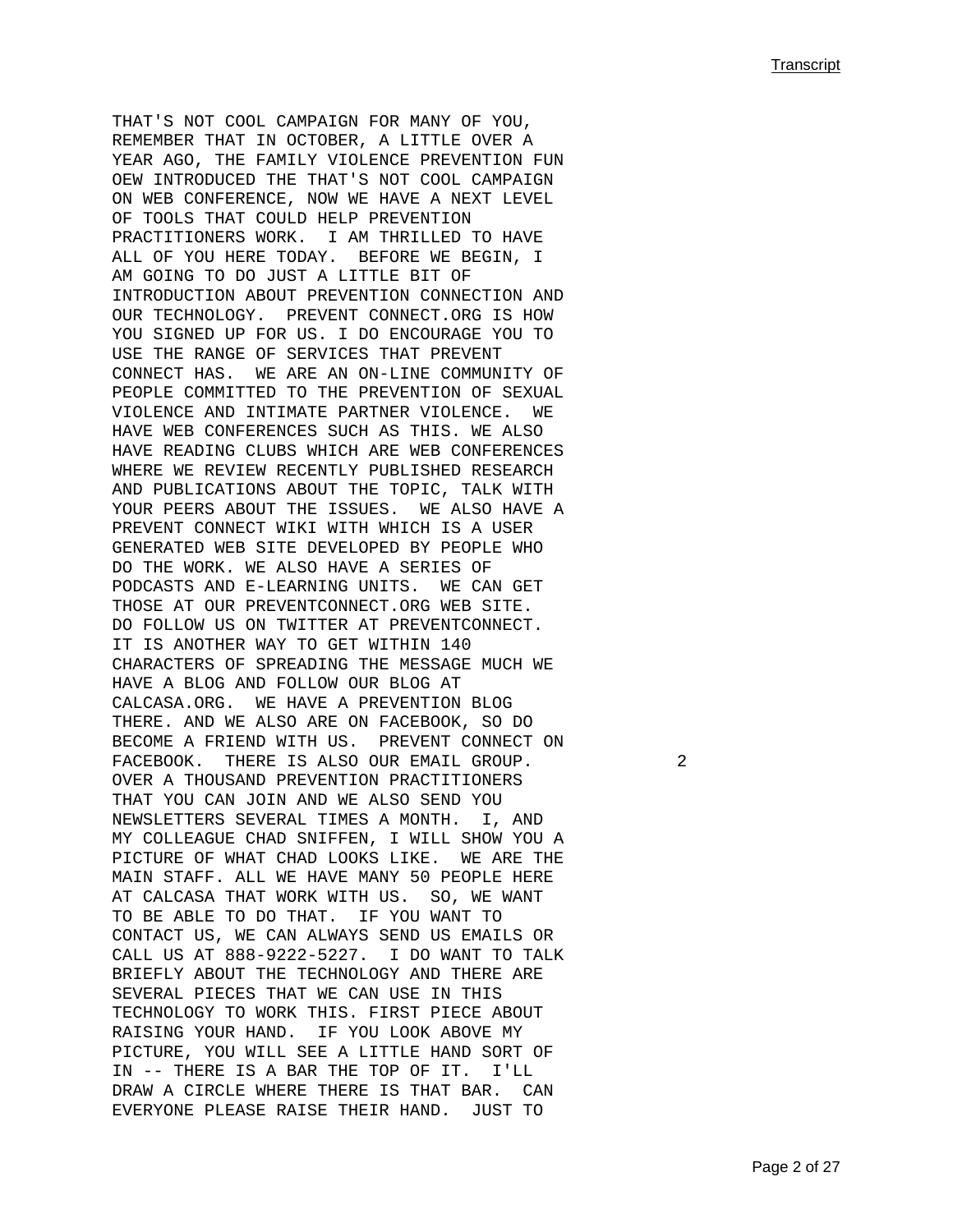SEE EVERYONE RAISING THEIR HAND. I SEE SEVERAL OF YOU ARE STARTING TO RAISE YOUR HAPPENED. THAT IS GREAT. YES, THERE IS SOMEONE ON THE PHONE. I WANT TO ANSWER THAT. GREAT. I SEE THAT 76 OF YOU, 74 OF YOU HAVE RAISED YOUR HAND. EVERYONE, PLEASE RAISE YOUR HAND. RAISING YOUR HAND IS A WAY TO ASK QUESTIONS WHEN WE GET TO THE QUESTION AND ANSWER PERIOD AND ALSO A WAY THAT WE MIGHT DURING THE SESSION BE ABLE TO ASK TO LOWER ALL OF THE HANDS RIGHT NOW. SO, ACTUALLY, TRYING TO DO. THAT IS WHAT IT DOES. WE ALSO HAVE QUESTIONS AN ANSWERS. THIS IS A WAY THAT WE CAN LEARN A LITTLE BIT ABOUT AUDIENCE. SO I AM GOING TO POSE A FEW QUESTIONS FOR YOU RIGHT NOW. THIS WILL BE AN OPPORTUNITY TO BE ABLE TO LEARN ABOUT WHO IS IN THE AUDIENCE. AND SO, WHAT YOU WILL SEE IS THE FIRST QUESTION I AM GOING TO ASK IS, HAVE YOU ATTENDED A WEB CONFERENCE BEFORE TODAY? AND THERE ARE MANY -- YOU JUST CLICK ON YOUR SCREEN TO THE CORRECT ANSWER. IF THIS IS YOUR FIRST WEB CONFERENCE, SAY, NO, THIS IS MY FIRST WEB CONFERENCE. IF, YES, THIS IS YOUR -- YOU ATTENDED AND THIS IS YOUR FIRST PREVENT CONNECT WEB CONFERENCE, CLICK THERE. IF YOU HAVE ATTENDED ONE PREVIOUS PREVENT CONNECT WEB CONFERENCE, GO AHEAD AND CLICK THAT. IF YOU HAVE ATTENDED MANY RIVUS ONE, PLEASE GO AHEAD AND VOTE. I SEE THAT I HAVE GOT ABOUT 20 PERCENT OF YOU HAVE NOT VOTED YET. YOU 3 DON'T NEED TO WRITE THE NAME IN THE TEXT CHAT THERE. I AM GOING TO SHARE THE RESULTS WITH YOU. SO YOU CAN SEE WHO IS IN THE AUDIENCE. AS YOU CAN SEE, 16 PERCENT OF YOU, FIRST TIME ON WEB CONFERENCE. SO WELCOME, I HOPE YOU ENJOY THIS TECHNOLOGY. IT IS REALLY EXCITING. I SEE THAT ANOTHER THIRD OF YOU, THIS IS THE FIRST TIME THAT YOU HAVE BEEN OUT OF PREVENT CONNECT WEB CONFERENCE. WE WANT TO REALLY THANK YOU AND INVITE YOU TO BE ABLE TO JOIN FOR US IN THE FUTURE, WE HAVE A WHOLE SERIES OF WEB CONFERENCES THAT WILL BE PUTTING OUT TOPICS, VERY SOON. TALKING ABOUT CHANGING SOCIAL NORMS. SO I SEE ABOUT HALF OF YOU ARE NEW TO PREVENTION CONNECTION AND THAT 19 PERCENT OF YOU HAVE ATTENDED MANY PREVENTION CONNECTION WEB CONFERENCES IN OURS, INDEED RECOGNIZE MANY OF THE VOICE, YOUR NAMES SO IT IS GREAT TO BE ABLE TO SEE. I'M GOING TO WITHDRAW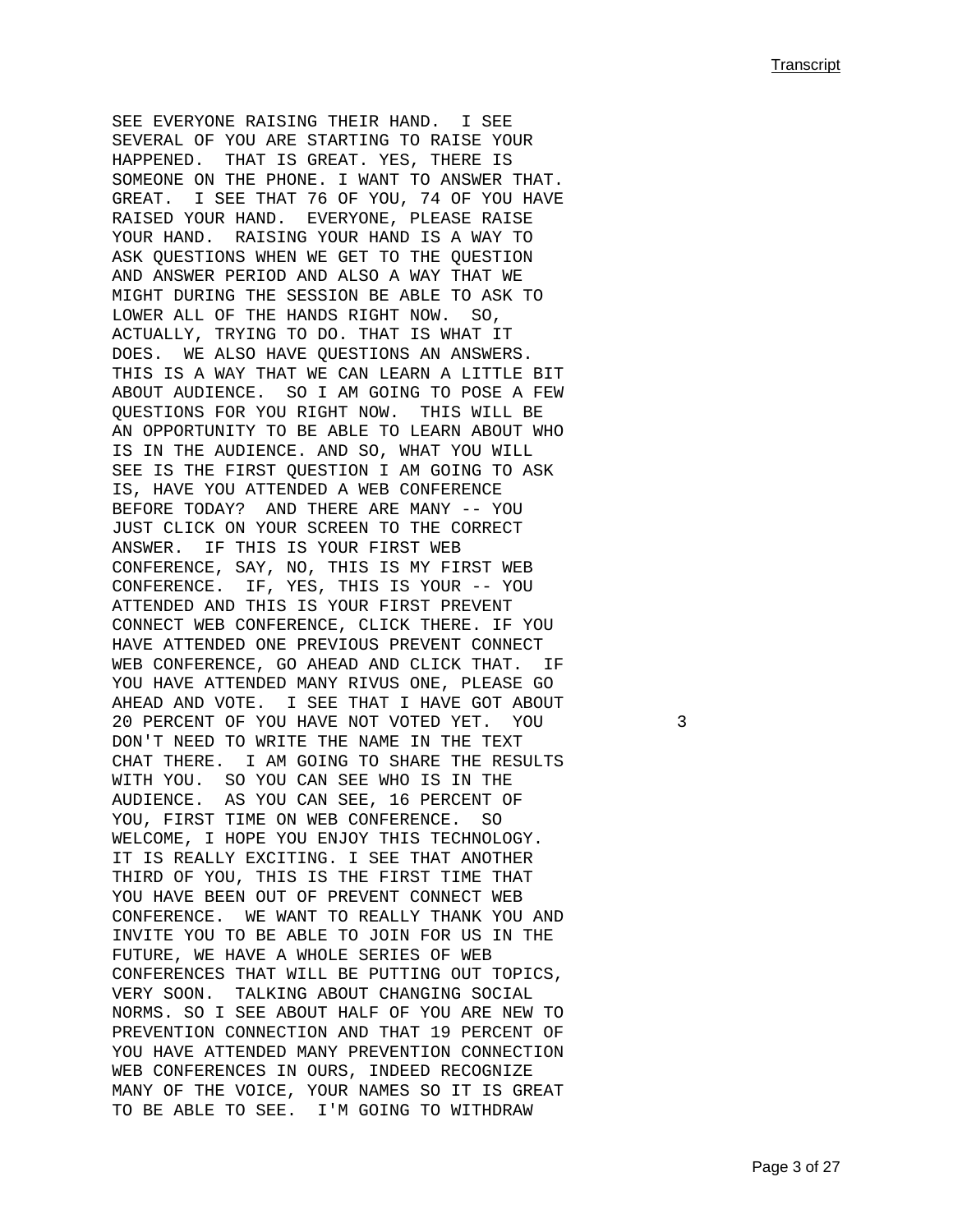THAT QUESTION, IMPOSE ANOTHER QUESTION TO LEARN ABOUT WHO IS IN OUR AUDIENCE TODAY. SO, THE QUESTION I WANT TO ASK IS, CAN YOU, WHAT BEST DESCRIBES YOU OR YOUR ORGANIZATION? ARE YOU A DOMESTIC VIOLENCE AGENCY OR COALITION? SEXUAL ASSAULT AGENCY OR COALITION? A DUAL AGENCY, DUAL DOMESTIC VIOLENCE OR SEXUAL ASSAULT AGENCY OR COALITION? ARE YOU ED, K-12? ARE YOU WITH HIGHER EDUCATION? ARE YOU WITH HEALTH OR PUBLIC HEALTH OR YOUTH SERVICES OR AFTER SCHOOL? EACH COMMUNITY? CRIMINAL JUSTICE? OR OTHER. LET'S SEE IF YOU CAN MAKE SURE THAT YOU VOTE. I'M GOING TO SHARE THE RESULTS FOR YOU ALL. AND WE CAN SEE HERE, A VERY BIG TREND THAT 20 PERCENT OF YOU ARE THE DOMESTIC VIOLENCE AGENCY AND ANOTHER 9 PERCENT OF YOU ARE FROM A SEXUAL ASSAULT AGENCY. ALMOST 30 PERCENT, 27 PERCENT OF YOU FROM A DUAL AGENCY. WE HAVE ABOUT 12 PERCENT FROM HEALTH OR PUBLIC HEALTH AND THEN WE HAVE A LITTLE BIT FROM EDUCATION AND A LITTLE BIT FROM SOCIAL SERVICE AND A LITTLE BIT FROM YOUTH SERVICES. I SEE 7 PERCENT ARE AFTER. AND IF YOU ARE -- IF YOU HAVE OTHER, COULD YOU WRITE IN THE TEXT CHAT WHAT THE OTHER TYPE OF ASSOCIATION IS? I SEE SOMEONE WROTE, A HOMELESSNESS PROGRAM. AND SOMEONE SAID, CAN THEY PICK MORE THAN ONE? NO, YOU CAN'T. BECAUSE THE WAY THIS 4 SYSTEM WORKS. GO AHEAD, AND, AH! AND, LISA, WHO IS A COMMUNITY VOLUNTEER, GREAT. THOUGH SHE COMES FROM WORKING WITH DOMESTIC VIOLENCE. I SEE LEGAL AID, GENERAL, CONSULTANTS, LOCAL GOVERNMENT, ATTORNEY GENERAL'S TASK FORCE AND, GREAT TO BE ABLE TO SEA THAT. I'M GOING TO WITHDRAW THE QUESTION NOW. AND, THANK YOU FOR BEING ABLE TO GIVE US SOME INFORMATION ABOUT WHO YOU ARE. YOU ALL ARE USING TECH CHAT NOW. THIS IS AN OPPORTUNITY TO BE ABLE TO SEE WHAT IS GOING ON. OH, GREAT. A FAITH BASED ORGANIZATION. SO THAT IS GREAT TO SEE. I SEE A JEWISH COMMUNITY SERVICES. AND, WHAT WE ARE DOING IS, THIS TEXT CHAT IS THE WAY THAT WE COMMUNICATE WITH EACH OTHER. WE CAN POSE QUESTIONS DURING THE SESSION ABOUT THAT IF YOU ARE INTERESTED. A MUTE IS ON. EVERYONE, DON'T WORRY. ALL YOUR PHONE LINES HAVE BEEN MUTED. NO NEED TO WORRY ABOUT THAT. IN THE TEXT CHAT, WE WILL PUT A COPY OF THE TEXT CHAT ON THE WEB SITE AFTER THE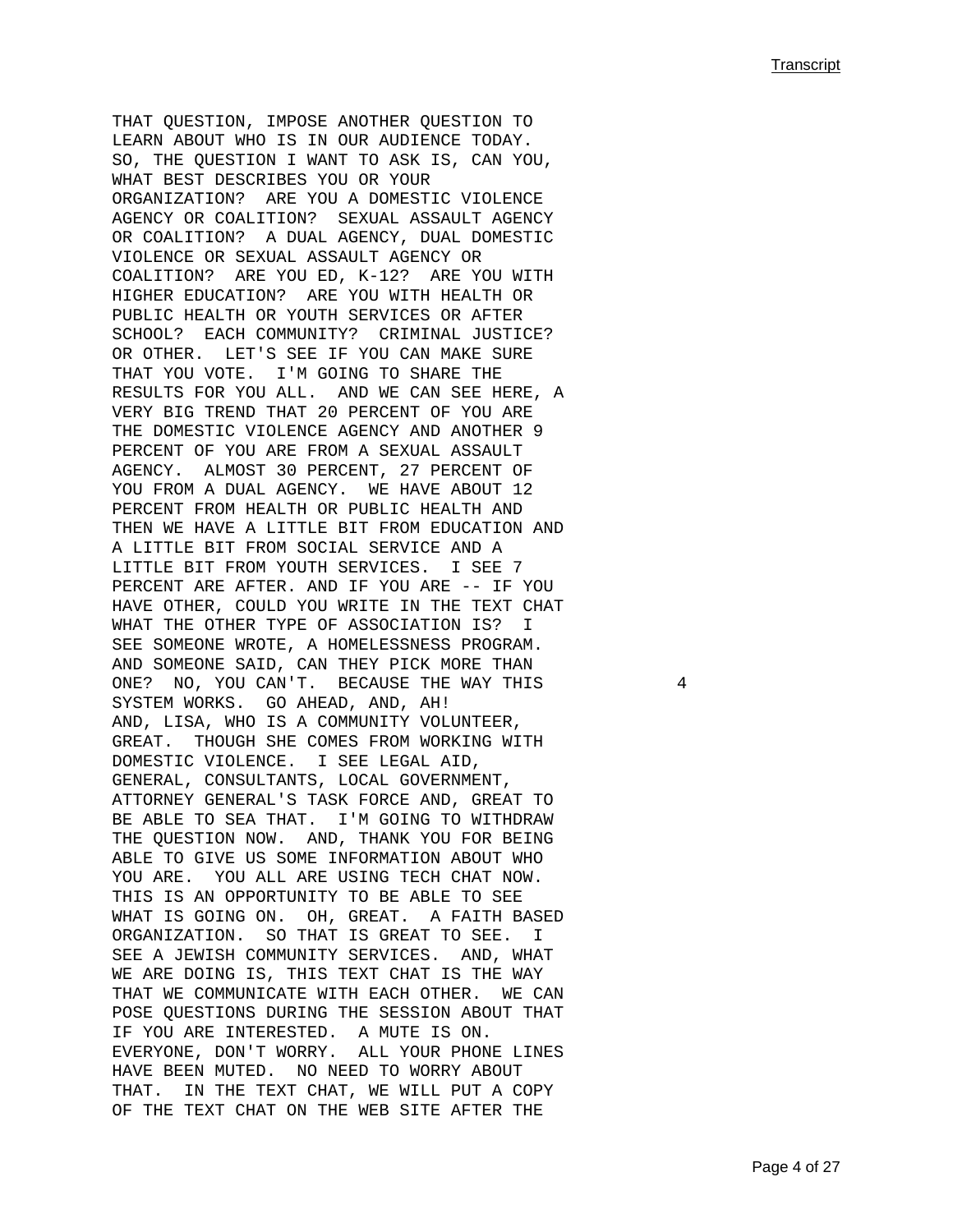SESSION. SO IT IS AN OPPORTUNITY FOR YOU TO BE ABLE TO GET INFORMATION. IF YOU WANT TO MAKE IT EASIER TO READ THE TEXT CHAT, SUCH A SMALL PIECE. GO AHEAD, CIRCLING THE LITTLE CHECK ON THERE, GO AHEAD, DOCKING, THE UPPER RIGHT HAND CORNER OF THE CHAT. THAT ONE GO, THAT MAKES JUST A LITTLE EASIER TO BE ABLE TO READ. THAT IS THE THING THAT YOU CAN DO AND PRESS THAT SAME BUTTON TO MAKE IT SMALLER. WE HAVE A SLIDE. COPY THE SLIDES ON AVAILABLE AT PREVENT CONNECT.ORG WEB SITE. SO YOU CAN FOLLOW ALONG. IF ONLY ON THE PHONE, GO TO PREVENT.ORG AND DOWNLOAD THE SLIDES. IF YOU NEED A HELP FOR CHAT, SEND US A PRIVATE CHAT. CLICK ON THE PRIVATE THING OR CLICK ON MY NAME AND, WE CAN BE ABLE TO ASSIST YOU OR CALL TECHNICAL SUPPORT. OR CALL CHAT HERE AT CALCASA AT 888-982-257. PREVENT KECK, WE ARE GOING TO BE TALKING ABOUT, WE ARE TALKING ABOUT DOMESTIC VIOLENCE, PARTNER VIOLENCE AND TEEN DATING VIOLENCE. TALK ABOUT SEXUAL VIOLENCE. WE LOOK AT VIOLENCE ACROSS THE LIFESPAN WITH PREVENT CONNECT IS COMMITTED TO DO. IT IS TO BE ABLE TO PREVENT FOR VIOLENCE, FIRST PLACE, THAT IS OUR FOCUS AND REALLY INTERESTED IN CONNECTING TO OTHER FORMS, CHOOSE PREVENT CONNECT IS A NORM 5 PROJECT. TO ASSAULT. SPONSORED BY DISEASE CONTROL PREVENTIVE. USE INFORMATION ON THE WEB CONFERENCE. DO NOT NECESSARILY REPRESENT THE OFFICIAL USE OF UNITED STATES G. CDC OR CALCASA. DISCLAIMERS ASIDE, I AM HAPPY TO START TODAY'S SESSION. THAT IS NOT COOL CAMPAIGN TOOL FOR LOCAL TEENS DATING VIOLENCE PREVENTION EFFORT. WE HAVE SPEAKERS FROM BOTH THE OFFICE OF VIOLENCE AGAINST WOMEN AND THE FAMILY VIOLENCE PREVENTION FUND. WE ARE GOING TO START WITH THE OFFICE OF VIOLENCE AGAINST WOMEN. AND WHAT WE WILL BE DOING IS INTRODUCING AND THEN TALK ABOUT SOME INSIGHTS FROM THE, THAT'S NOT COOL CAMPAIGN. TALK ABOUT THE ELMS OF THE CAMPAIGN. AND MOST IMPORTANTLY, WE'LL TALK ABOUT THE CAMPAIGN TOOLS WEB SITE AT WHAT YOU CAN DO AND WHERE DO YOU GO ON THE WEB SITE TO GET THE SLIDES, SOMEONE ASKED. JUST CLICK ON, YOU'LL SEE ON THE HOME PAGE, MORE INFORMATION, CLICK HERE. THAT WILL GET YOU TO A PAGE. TEEN DATING VIOLENCE, PREVENTION. WE WILL LEARN HOW TO USE THE TOOLS FROM THE CAMPAIGN TO RAISE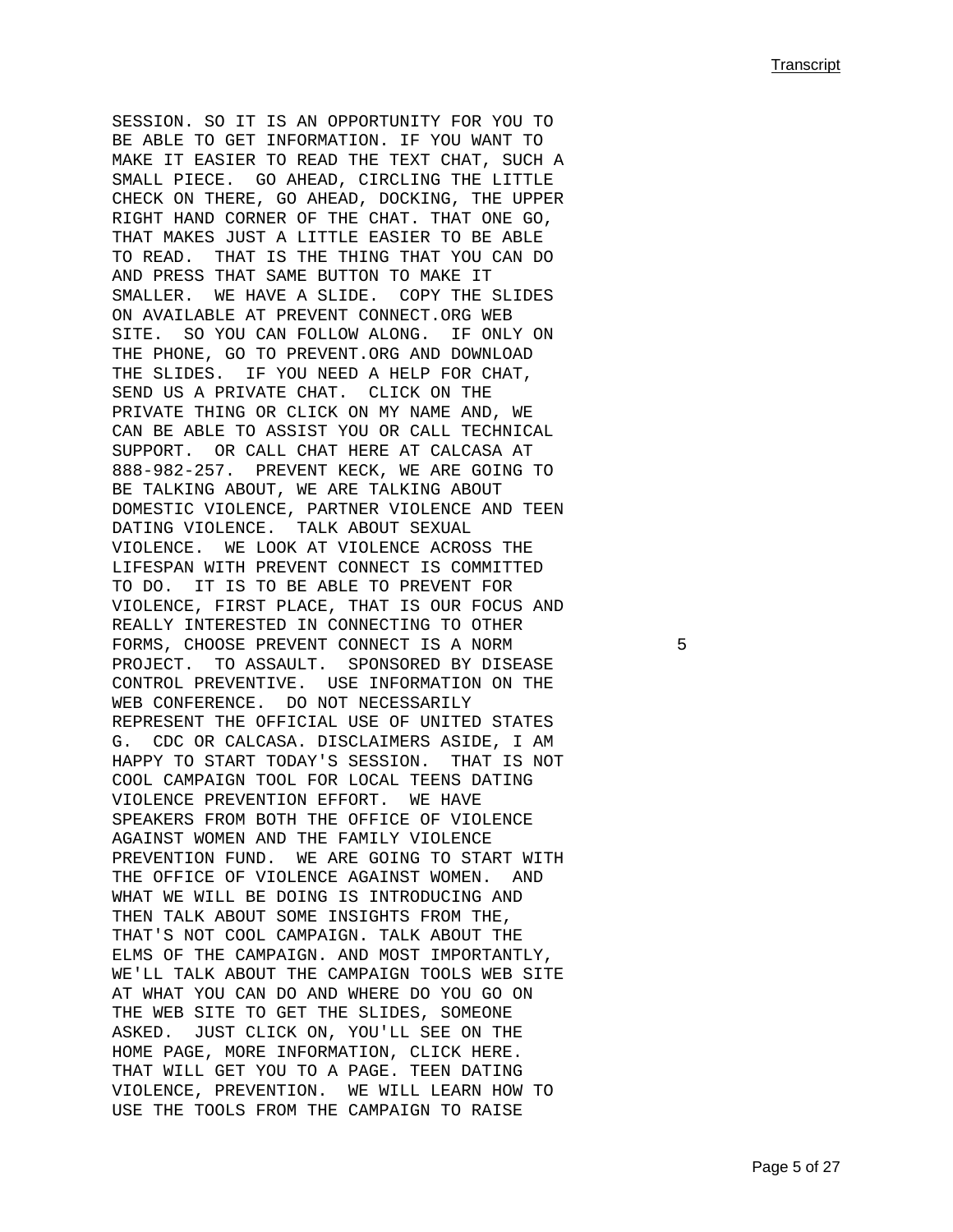AWARENESS. SLIDE IS THERE. WE WILL BE ABLE TO INTEGRATE THIS TEEN DATING VIOLENCE PREVENTION AND AWARENESS AMONGST ACTIVITIES AND OTHER PREVENTION EFFORTS. I WOULD LIKE TO START WITH ANNE HAMILTON, OFFICE OF VIOLENCE AGAINST WOMEN. HI, ANNE. IT IS MORNING HERE IN CALIFORNIA. NEW SPEAKER: THANK YOU, EVERYONE, FOR TAKING THE TIME-OUT FOR THIS WEBINAR. WE APPRECIATE IT. AGAIN, LIKE DAVID SAID, I'M ANNE HAMILTON AND I HAVE BEEN ONE OF THE PRINCIPAL OVW STAFF MEMBERS WHO WORKED ON THE, THAT'S NOT COOL.INITIATIVE. I'M NOT SURE HOW PEOPLE ARE AWARE OF OUR OFFICE. WE ARE PART OF THE DEPARTMENT OF JUSTICE. AND, OUR OVERALL MISSION IS TO PROVIDE FEDERAL MEMBERSHIP TO REDUCE VIOLENCE AGAINST WOMEN AND TO STRENGTH AND SERVICES. TO ALL VICTIMS OF DOMESTIC VIOLENCE, SEXUAL ASSAULT, DATING VIOLENCE AND STALKING. RECENTLY, OUR OFFICE HAS BEEN DOING A LOT TO COMBAT TEEN DATING VIOLENCE AND IN 2005, WHEN THE VIOLENCE AGAINST WOMEN ACT WAS REAUTHORIZED, WE ADDED DATING VIOLENCE TO ALL OF OUR OVW GRANT PROGRAMS. AND WE ALSO CREATED A FEW YOUTH CENTER PROGRAMS. THESE 6 NEW PROGRAMS INCLUDE SERVICES TO ADVOCATE AND RESPOND TO YOU, WHICH PROVIDE DIRECT SERVICES YOU SEE, ENGAGING MEN IN USE PROGRAM WHICH PRIMARILY WORKS WITH PREVENTION AND EDUCATION AND TEEN EDUCATION AND PROTECTION PROGRAM. FIRST TWO I LISTED, ADVOCATE FORM RESPONSE AND USE. ENGAGING IN THE PROGRAM WILL ACTUALLY HAVE SOLICITATIONS THIS YEAR MANY WE ENCOURAGE YOU TO KEEP CHECKING BACK ON WEB SEETHE FOR FURTHER INFORMATION WHICH I THINK A FEW PEOPLE ON THE CALL WILL BE ELIGIBLE AND INTERESTED IN THE PROGRAM. IN THESE PROGRAMS. YOU CAN JUST GO TO A FEW SITES BEFORE. YOU CAN SEE MY INFORMATION AND THE WEB SITE. AND YOU CAN KEEP CHECKING THAT. ALSO, A FEW THINGS WE HAVE DONE TO BECOME MORE AWARE OF TEEN VIOLENCE, AND HEIGHTEN THE RESPONSE, WE FORM PARTNERSHIPS WITH ORGANIZATIONS SUCH AS BREAK THE CYCLE, WHICH IS A NON-PROFIT ORGANIZATION THAT ENGAGES, EDUCATES THE USE TO BUILD HEALTHY RELATIONSHIPS. TEXAS COUNCIL, WHICH HAS CREATED THE LOVE AND RESPECT CAMPAIGN. AND THE TEEN DATING ABUSE HOT LINE WHICH I'M SURE SOME OF YOU ARE AWARE OF. MOST OF THESE ORGANIZATIONS ARE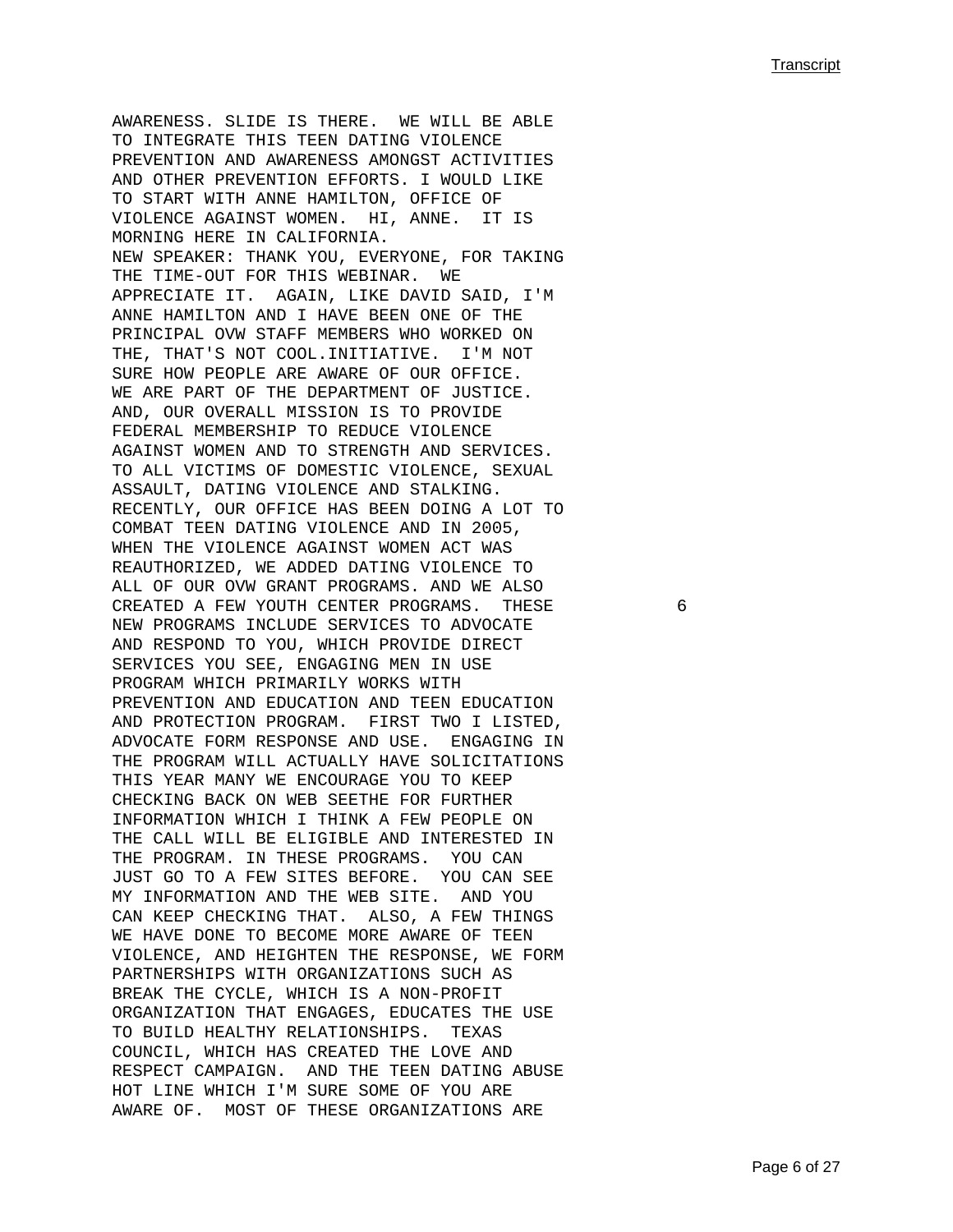LINKED ON THE POOL WEB SITE. OBVIOUSLY, WE HAVE CREATIVE PARTNERSHIP WITH FAMILY VIOLENCE PREVENTION FUND TO CREATE THIS WEB SITE. AND, THROUGH THESE PARTNERSHIPS, WE DID A LOT OF RESEARCH AND WE REALIZE THE ONE THING WE NEEDED TO DO WAS TO ENGAGE YOUTH THOROUGHLY WHILE DEVELOPING THEIR DATING RELATIONSHIP, BY EDUCATION AND PREVENTION ARE VERY IMPORTANT. AND, WE LEARN THAT TEENS ARE ESPECIALLY VULNERABLE, NATIONALLY APPROXIMATELY 1 IN 3 TEENS ARE VICTIM OF PHYSICAL AND VERBAL ABUSE DATING PARTNER. 1 IN TEENS REPORT KNOWING A FRIEND OR PEER WHO HAS BEEN HIT, PUNCHED, KICKED, SLAPPED OR OTHERWISE PHYSICALLY HURT BY A PARTNER. DAVID. NEW SPEAKER: THANK YOU. I WAS ACTUALLY SAYING -- WRITING IN A PRIVATE CHAT. I'M NOT SUPPOSED TO D. LET'S GO TO TEXT CHAT. LET'S THINK ABOUT, WHAT ARE SOME OF THE ISSUES THAT ARE IN RELATIONSHIPS? AND I THINK THIS IS GOING TO BE REALLY INTERESTING. I KNOW A LOT OF PEOPLE IN THE AUDIENCE DO WORK WITH TEENS WITH THESE 7 ISSUES. SO, JENNIFER TALKS ABOUT MAKING DOWN THAT ISSUE. THAT ALL, THE WALL, FOR TEENS, ACCEPTANCE, PEER PRESSURE AND MIXED MESSAGES, LACK OF EXPERIENCE. MORE ADULT ROLE MODELS, GOING BY, LACK OF POSITIVE ROLE MODEL, LACK OF EXPERIENCE, TECHNOLOGY

FACEBOOK, USE OF TECHNOLOGY. AND A LOT OF PEOPLE TALKING ABOUT TECHNOLOGY. ALL FORESEEN, INEXPERIENCE, SOCIAL PRESSURE. CELL PHONES. MESSAGES ABOUT MASCULINITY, NO ADULTS TO TALK TO. REAL THEME, LACK OF HEALTHY ROLE MODEL, TEXTING. I SEE A LOT OF IT IS AROUND PEER PRESSURE, A LOT OF IT IS SEEMING TO BE AROUND BEING AROUND TECHNOLOGY AND A LOT OF IT ABOUT THE LACK OF EXPERIENCE AND LACK OF ROLE MODELS. IT IS REALLY INTERESTING. BEING TALKED ABOUT. THE TEENS. I THINK THAT IS SOMETHING THAT YOU, AS HELPING THINKING ABOUT THE CAMPAIGN, REALLY CONSIDERED, RIGHT, ANNE? NEW SPEAKER: RIGHT, YES, EXACTLY. WHEN WE WORKED WITH THE FUND. TECHNOLOGY PLAY AS HUGE ROLE IN THIS WEB SITE. YOU WILL BE LEARNING ALL ABOUT LEARNING TO USE THIS, THIS TO BRING TO COMMUNITIES. HOPEFULLY ADDRESS SOME OF THE ISSUES AND OBSTACLES THAT TEENS FACE. NEW SPEAKER: GREAT. PEOPLE KEEP ON GOING.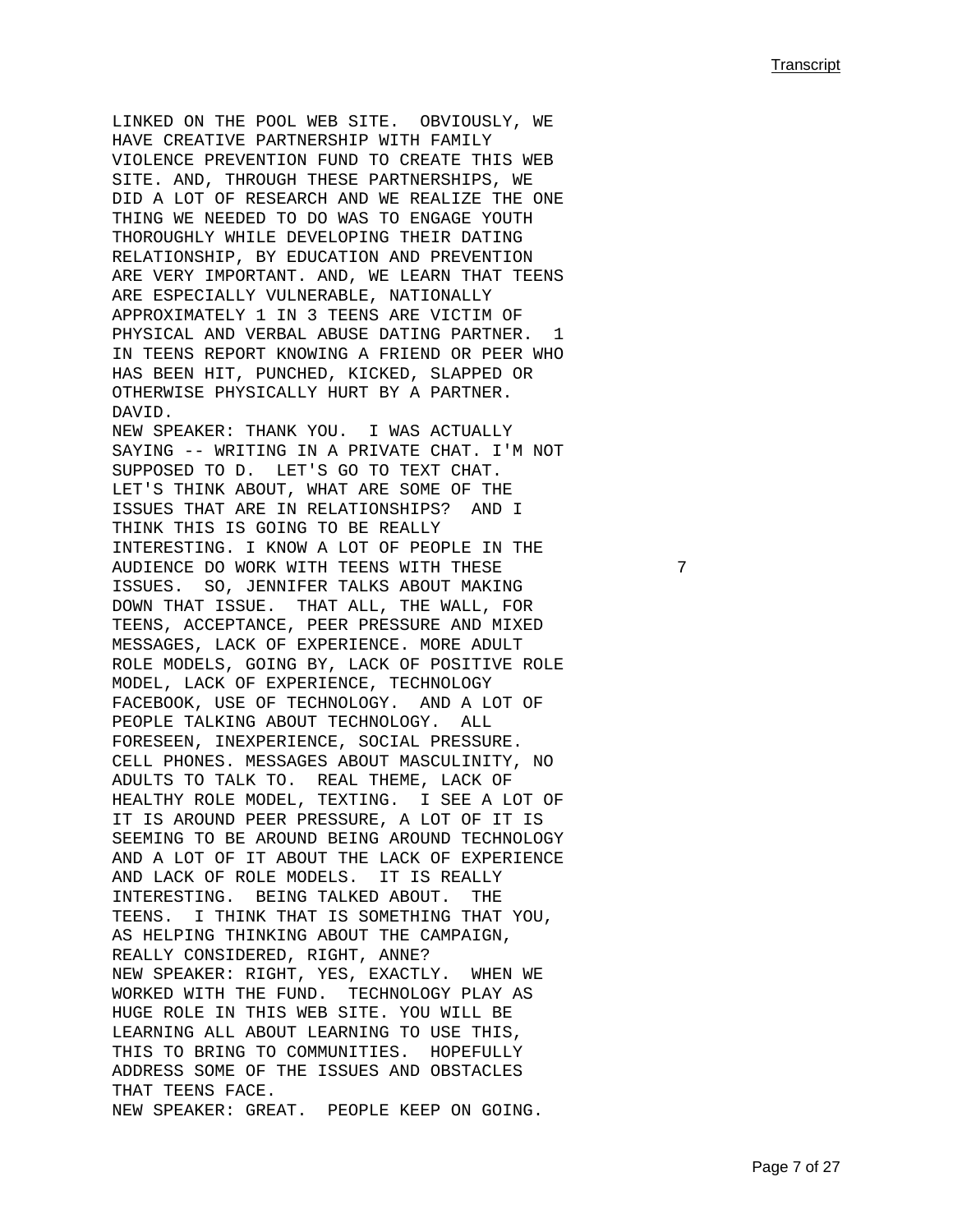WE KEEP A COPY OF THE TEXT CHAT. PUT THAT OON THE WEB SITE LATER ON. SO IF PEOPLE WANT TO SEE THIS, I AM TALKING ABOUT BEING PRESSURED FOR SEX, TEEN GIRLS PRESSURED BY SEX FOR OLDER MEN. THROUGH THE ABUSE THERE. A LOT OF THOSE ISSUE, GREAT. WELL, THANK YOU ALL FOR BEING ABLE TO SHARE THAT. SO, ANNE, CAN YOU TALK ABOUT WHY YOU ARE DOING SOMETHING NOW? NEW SPEAKER: SURE. BEFORE I HAND OVER THE REST OF THE PRESENTATION TO THE FUND SO THEY CAN TELL YOU ABOUT THE EXCITING CHANGES AN ADDITIONS THIS HE HAVE MADE, I JUST WANTED TO POINT OUT THAT RIGHT NOW IS THE 15th ANNIVERSARY OF THE PASSING EVENTS EVER THE VIOLENCE AGAINST WOMEN ACT. AND, DATING VIOLENCE IS ACTUALLY PLAYING A SIGNIFICANT ROLE AS WE SEEK TO CONTINUE TO EXPAND THE WORK WITH TEENS. AND OF COURSE, RIGHT NOW, FAIRLY APPROPRIATE TO HAVE THIS WEBINAR AND FOR YOU TO TAKE THESE TOOLS BECAUSE SOON NATIONAL TEEN DATING VIOLENCE AWARENESS AND 8 PREVENTION WEEK IN FEBRUARY. AND CURRENTLY WE ARE HOPING THAT WILL BECOME A MONTH AS OPPOSED TO A WEEK IN FEBRUARY. SO, I JUST WANTED TO POINT OUT THAT THIS IS SIGNIFICANT TIME TO BE THINKING ABOUT THIS ISSUE. AND, NOW, I SUPPOSE IT WILL BE GOING OVER TO BRIAN, I THINK. NEW SPEAKER: I'LL TAKE THIS FOR A SECOND, A REALIZE ON MONDAY, THE SENATE DID PASS SENATE RESOLUTION 373, NOW, OFFICIALLY IT IS A MONTH. NEW SPEAKER: GREAT. NEW SPEAKER: THAT JUST HAPPENED ON MONDAY. NEW SPEAKER: GREAT. I SAW SOMEONE WRITE DOWN, IT IS. I PUT A LINK THERE TO THE BILL, IF YOU WANT TO LOOK AT THAT. WELL, I'M REALLY PROUD TO BE ABLE TO HAVE SEVERAL PARTNERS FROM THE FAMILY VIOLENCE PREVENTION FUND AND HAD THE OPPORTUNITY TO WORK WITH PREVENT VENT CONNECT FOR MANY YEARS. I AM REALLY PLEASED TO BE ABLE TO HAVE SEVERAL OF YOU HERE TODAY. SO WE HAVE BRIAN O'CONNOR, GOOD MORNING, BRIAN. NEW SPEAKER: HI, THERE. NEW SPEAKER: HI, WE ALSO HAVE BELINDA SIRHA. NEW SPEAKER: GOOD MORNING, OR AFTERNOON ON THE EAST COAST. NEW SPEAKER: WE HAVE CONSULTANT TO THE PREVENTION FUND, AUDREY. WHERE ARE YOU? NEW SPEAKER: NEW YORK CITY.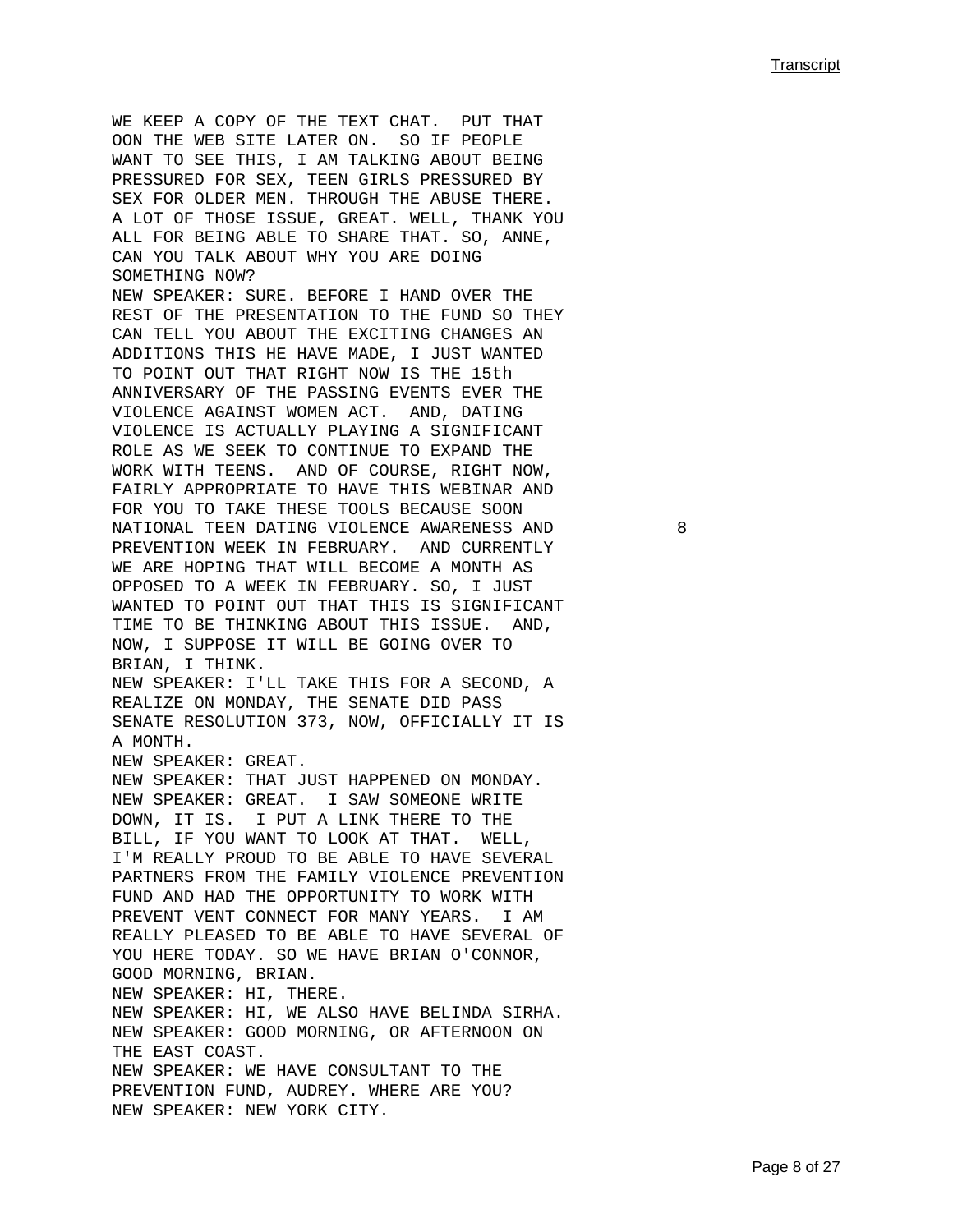>> GREAT. WE HAVE WASHINGTON DC, SAN FRANCISCO, WE ARE HERE IN SACRAMENTO AND NEW YORK CITY. WELL, IT IS A REAL PRESSURE TO HAVE THE FUND. SARA IS ANOTHER ONE OF THE TEAMS THAT WORK ON THIS. SHE IS NOT ABLE TO MAKE IT FOR THIS WEB CONFERENCE. WE'LL BE AT THE SESSION THIS AFTERNOON. SHE IS SOMEONE ELSE WHO YOU WILL BE HEARING FROM, AS YOU HEAR MORE ABOUT THE CAMPAIGN IN THE LONG RUN. SO I THINK THAT I WILL HAND THIS OVER TO BRIAN NEXT. AND BRIAN, CAN YOU TALK A LITTLE BIT ABOUT, THAT'S NOT COOL. I'M SORRY. WE BOTH PRESSED -- NEW SPEAKER: ALL RIGHT. THANK YOU. NEW SPEAKER: YOU TAKE IT. NEW SPEAKER: THANK YOU SO MUCH, DAVID AND EVERYBODY FOR MAKING TIME FOR THE CAMPAIGN AND DISCUSS THIS WITH US THIS MORNING AND AFTERNOON. WE STARTED THIS WORK BACK WITH THE OFFICE WITH VIOLENCE AGAINST WOMEN IN 99 2007 ACTUALLY. AND, THERE WAS A LOT OF RESEARCH THAT WENT INTO IT. CERTAINLY DOING A SECONDARY RESEARCH SCAN OF SOME EXISTING INSIGHTS THAT ARE ALREADY OUT THERE, AND THEN AS WELL AS SOME EXTENSIVE WORK WE HAVE DONE. MORE QUALITATIVELY TALKING DIRECTLY TO YOUTH AND TEENS THEMSELVES. WE'LL GET TO THAT LATER. AS YOU ALL PROBABLY KNOW AND POTENTIALLY HAVE PERUSED THE SITE AND OTHER CAMPAIGN OUT THERE, WE LOST THIS PAST YEAR, A RATHER -- ABOUT A YEAR AGO, IN 2009 IN JANUARY SO IT IS A LITTLE OVER A YEAR OF PLANNING WITH OUR CORE PARTNER, THE ADVERTISING COUNCIL AS WELL AS ADVERTISING AGENCY CALLED, RGA. THEY ACTUALLY DONATE ALL OF THEIR SERVICE TIME TO HELPING US CREATE THE CAMPAIGN. AS I MENTIONED, AND AS EVERYBODY PROBABLY KNOWS, THIS CAMPAIGN USES DIGITAL TECHNOLOGY AS A WAY IN TO TALK ABOUT EVERGREEN IN THE AREA TEEN DATING VIOLENCE. REALLY, TEEN DATING IN ITSELF. BUT TODAY, SPECIFICALLY, YOU KNOW, IN THINKING ABOUT THE CORE PARTNER, I JUST WANT EVERYBODY TO KNOW, WE ARE ASKING YOU, A PARTNER WITH EACH AND EVERY ONE OF YOU, IN HELPING TO TAKE THE NOT COOL INITIATIVE A TOOL TO USE IN YOUR SPECIFIC COMMUNITY. WE ARE CALLING ON YOUR EXPERTISE AND YOUR COMMITMENT TO ENDING TEEN DATING VIOLENCE. ALSO, YOUR CREATIVITY TO ACTIVATE AND ON THE GROUND EFFORT ACROSS THE COUNTRY. WE HOPE YOU WILL VIEW ALL OF YOUR TOOLS AS USEFUL AND ALSO REALLY A RELEVANT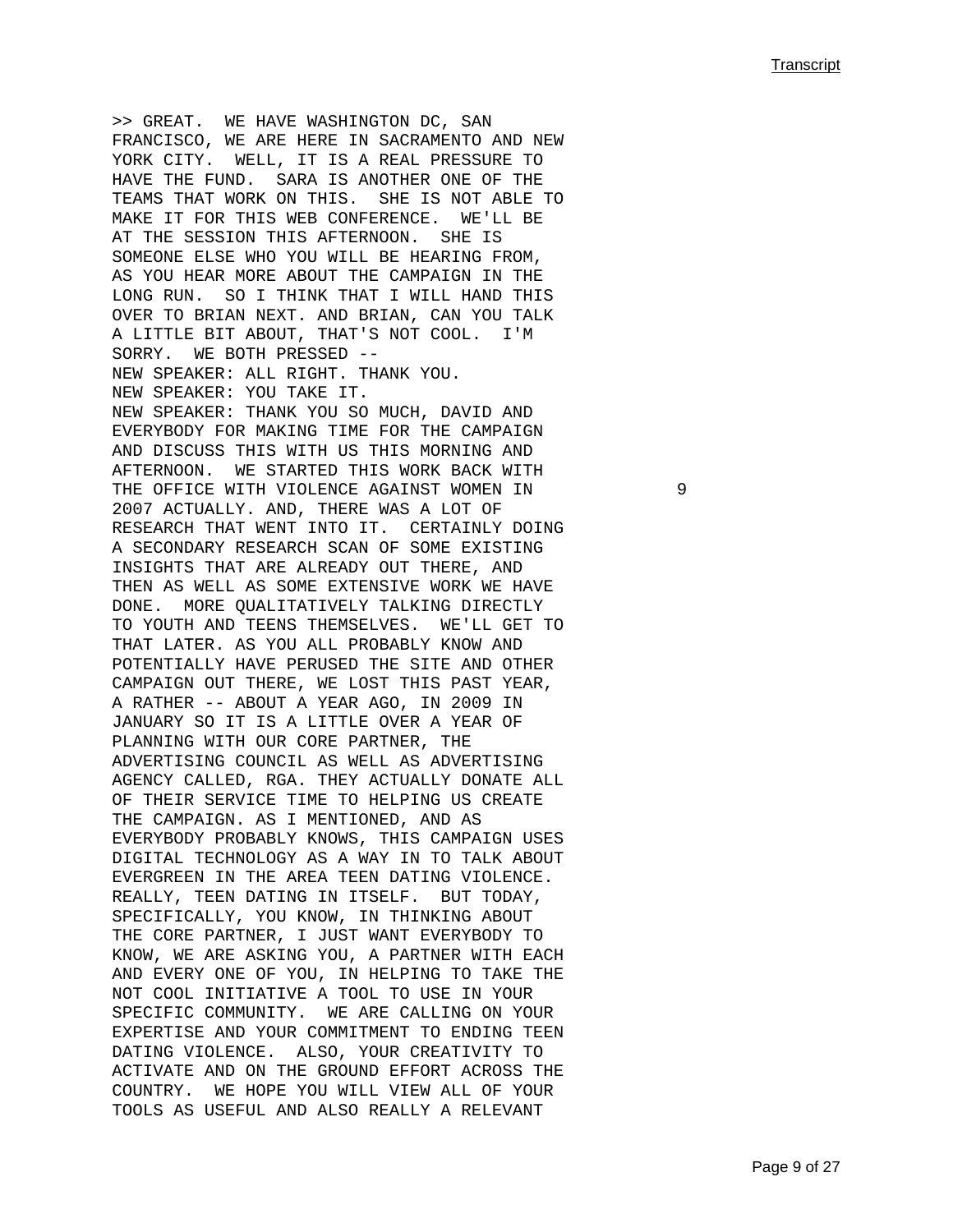FOUNDATION THAT HAS BEEN BUILT OVER THE PAST YEAR. FOR YOU AND YOUR ORGANIZATION TO TAKE THE CAMPAIGN ON IN A MEANINGFUL WAY. THE COURT INSIGHT, THAT IS NOT CAMPAIGN, SOME OF THE THINGS THAT WE KNOW PRETTY IMPORTANT, PARTICULARLY WHETHER IT IS THIS CAMPAIGN OR REALLY TALKING TO THIS DEMOGRAPHIC IN GENERAL IS, WE HAVE TO REALLY REACH THEM EARLY. BREAKTHROUGH THE CLUTTER. WE UNDERSTAND THAT THE INTERNET AND TECHNOLOGY IS SHAPING THEIR LIVES. AND ALSO, THAT FRIENDS ARE THE MOST IMPORTANT IN THE RELATIONSHIPS. THESE INSIGHTS ARE PROBABLY NOTHING NEW AND PROBABLY ALSO KEY ELMS OF WORK THAT YOU ARE ALREADY DOING IF YOU WORK WITH YOUTH. THE CAMPAIGN DISCUSSES IN SOME OF THE PARTICULAR PROCESS METRIC AND HAVE BEEN A SNAPSHOT, WE GET AROUND 70,000 10 10 VISITORS PER MONTH WHICH WE AVERAGED OVER THE PAST YEAR. A LOT OF TIME IS SPENT ON THE SITE. IF YOU ARE FAMILIAR WITH THE CALLOUT CARDS, ESSENTIALLY THE E-MAIL MESSAGES THAT ARE REALLY BEING USED. USED MORE TO RAISE JUST PUBLIC AWARENESS AROUND THE ISSUE IN GENERAL. THAT IS HOW YOU ARE USE, TENS OF THOUSANDS OF THOSE SENT OUT TO FRIENDS AND POSTED ON TO SOCIAL NETWORKING PAGES LIKE MY SPACE OR FACEBOOK. THE VIDEOS ARE THE MOST POPULAR SECTIONS OF THE SITE AND THERE IS ALSO A TALK IT OUT SECTION. THE SECTION OF ONE OF THE CORE TABS AT THE TOP. INCLUDES POST AND CONVERSATIONS HELD AROUND, PARTICULARLY AROUND DIGITAL DATING ABUSE. A WHOLE HOST OF TOPICS ON THE LEFT HAND SIDE FROM RUMOR SPREADING ALL THE WAY TO TEXTUAL HARASSMENT. THE KIDS WRITE IN AND TALK TO US WHAT THEY ARE GOING THROUGH. WE RESPOND TO THE MESSAGES ACCORDINGLY. THOSE SPECIFIC AREAS OF THE WEB SITE, AS I MENTIONED BEFORE, AROUND SOME OF THE KEY ELEMENTS THAT WE WILL BE TAKE TAKING YOU THROUGH, WE WILL BE PULLING THOSE OUT AND BEING MORE SPECIFIC AS TIME GOES ON. AS I MENTIONED, LAUNCHED IN JUNE 2009, NOW, WE GET INTO THE FUN STUFF. THE ACTUAL CREATIVE, WHERE THIS IS THE CORE CONCEPT. IS YOUR BOYFRIEND CONSTANTLY TEXTING YOU? THAT IS NOT COOL. YOUR GIRL FRIEND BROKE INTO YOUR FACEBOOK ACCOUNT. THAT'S NOT COOL. WHEN SOMEONE CROSSES YOUR DIGITAL LINE, WHEN SOMEONE MAKES YOU FEEL UNCOMFORTABLE, THAT IS NOT COOL. A WAY TO SAY TO BOYFRIEND OR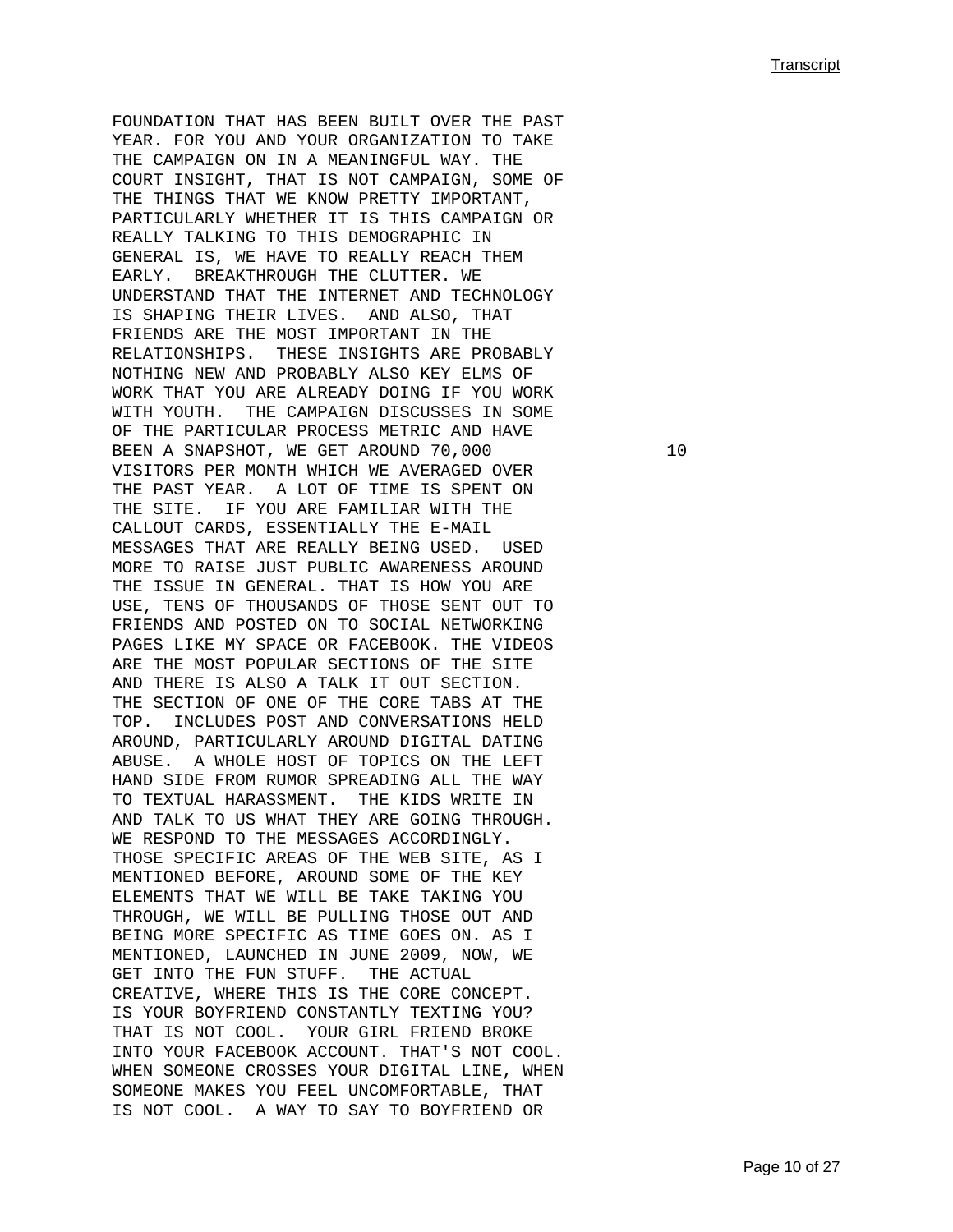GIRLFRIEND, YOU ARE INVADING MY DIGITAL SPACE IN SUBTLE OR NON-CONFRONTATIONAL WAY. THAT IS NOT COOL.COM. FOR THE RESEARCH THAT PRECEDED THAT AND ALL OF THE PLAN, THOSE OF THOSE SLIDES SUM UP WHAT WE SEE AS THE CORE CONCEPT OF THIS CAMPAIGN. OF THE, THAT'S NOT COOL INITIATIVE. IT IS REALLY IMPORTANT TO TALK ABOUT WHO EXACTLY WE ARE REACHING. WHAT IS THE SWEET SPOT WHEN WE TALK ABOUT THE TARGET FOR THAT'S NOT COOL. AND WHEN WE ARE ALSO TALKING TEEN DATING VIOLENCE, IN ITSELF, RIGHT NOW, WE ARE REALLY SPEAKING TO A GROUP THAT WE CALL TRANSITIONAL TEENS. 1-15 YEARS OLD. AND AS I MENTIONED WORK WE DID IN TALKING TO YOU, REALLY WE SPAN 12-16 AND SO OUR BULL'S EYE, IF YOU WILL, IS 13-15 11 YEARS OLD. WE SEE THESE KIDS AS TRANSITIONAL BECAUSE THEY ARE MOVING FROM MIDDLE SCHOOL TO HIGH SCHOOL. PARTICULARLY THAT BEING A REALLY KEY POINT IN THEIR LIFE WHEN MOVING PARTICULARLY, IF SAY, YOU ARE MOVING FROM EIGHTH GRADE TO NINTH GRADE AND THE 9TH GRADE TO 12TH GRADE FRAME IS YOUR HIGH SCHOOL AGES, THEN, THOSE KIDS WILL, ARE MORE EXPOSED TO RELATIONSHIPS FROM THE OLDER KIDS. THAT IS PARTICULARLY WHEN THEY START SEEING DATING AND REALLY START TO TAKE ON, TAKE HOLD. SO WE HAVE TALKED ABOUT THE IMPORTANCE OF TECHNOLOGY AND TEEN RELATIONSHIPS TO HELP US NAVIGATE THESE EVERGREEN GRAY AREAS. BUT IT IS REALLY A WAY IN. IT IS A WAY IN TO TALK TO KIDS IN USING TECHNOLOGY. BUT WE HAVE GONE EVEN FURTHER BUT FOCUS DOWN INTO THREE SPECIFIC DIGITAL BEHAVIORS. ACTUALLY CALLING THEM DIGITAL INFRACTIONS. USING FRACTIONS THAT COULD BE DEEMED CONTROLLING OR ALARMING. ONE, UNWANTED OR REPEATED CALLS AND TEXT MESSAGES. AND THERE IS A COUPLE OF STATISTICS THAT ALSO BACKS UP SOME OF THE SPECIFIC INFRACTIONS THAT WERE PULLED OUT AS THREE OF THE MOST, YOU COULD SAY, MOST POPULAR. 1 IN 4 TEENS IN A RELATIONSHIP, NAMES, HARASSED, PUT DOWN BY PARTNERS, TEXTING. THAT IS FIRST INFRACTION. SECOND ONE IS BREAKING INTO SOCIAL NETWORKING ACCOUNT. SOCIAL NETWORKING PROFILE LIKE I MENTIONED ON FACEBOOK OR MY SPACE OR USING SOMEONE'S TWITTER TO CONTROL OR DAMAGE. AND THEN THE THIRD INFRACTION, PRESSURE, SHARED OR PRIVATE VIDEOS. PARTICULARLY THE SEXT-ING THAT MANY PEOPLE ARE GOING ON.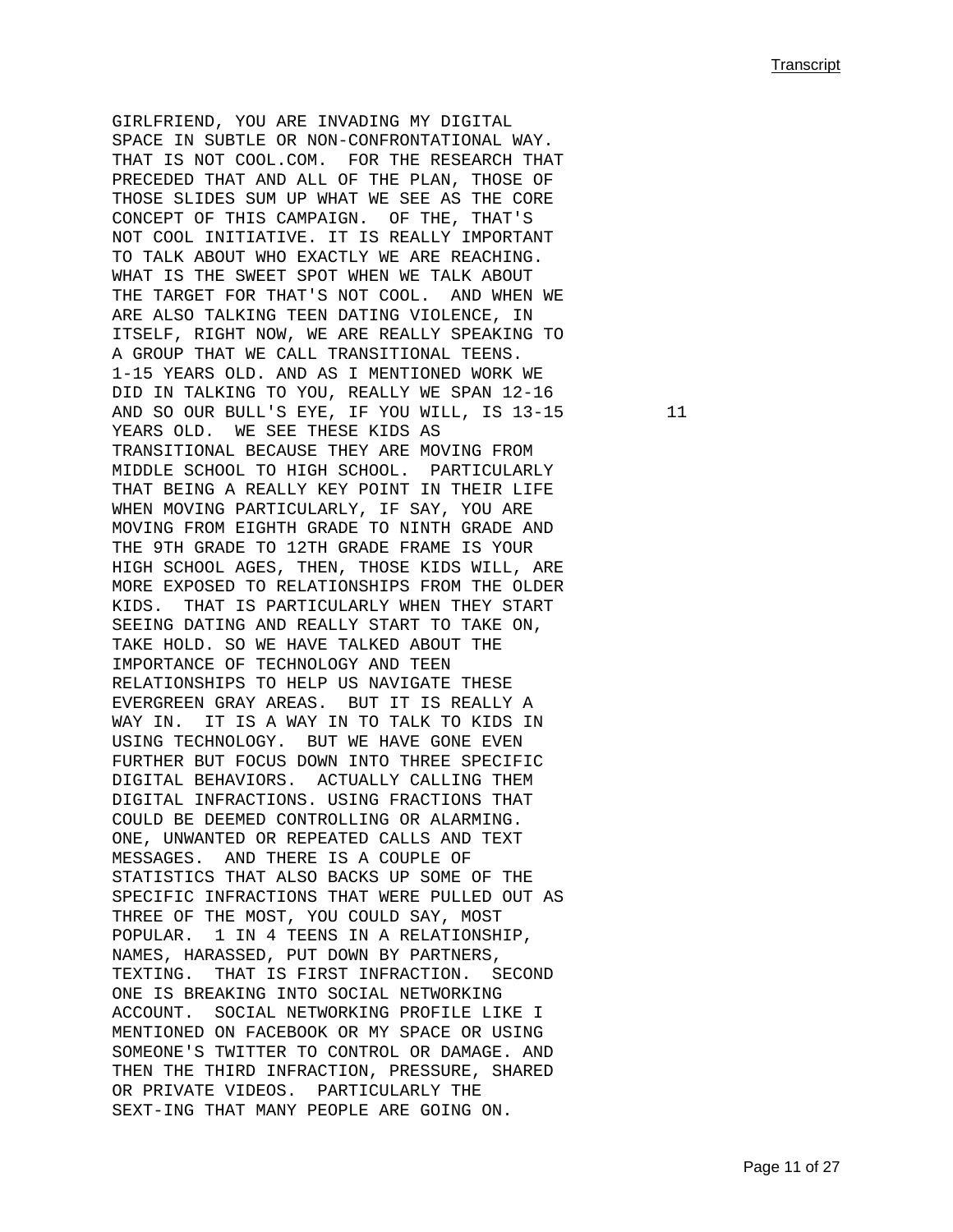THAT MANY PEOPLE KNOW ABOUT. 51 PERSON OF TEEN GIRLS SAY PRESSURE FROM A GUY IS THE REASON THEY SEND SEXY IMAGES OR MESSAGES AND 18 PERCENT OF BOYS SAY, PRESSURE FROM A GIRL IS THAT. THAT MOVES US INTO THE CAMPAIGN OBJECTIVE. THAT IS NOT COOL USES EXAMPLES OF CONTROL, PRESSURE OR ABUSE THAT OCCUR IN THE DIGITAL WORLD TO HELP TEENS DRAW THEIR OWN LINE ON WHAT IS OKAY OR NOT OKAY IN THEIR INTIMATE RELATIONSHIP. OUR INTENTION HERE IS TO HELP YOUTH, CONSIDERING THEIR LIMITED EXPERIENCE IN DATING AND RELATIONSHIPS AND HOOKING UP OR WHATEVER YOU WANT TO CALL IT, ESPECIALLY WE HAVE HEARD IT  $12$ ALL IN TALKING TO KIDS DIRECTLY, WE WANT TO HELP THEM CORRECT THE DOTS FOR ISSUES THAT, BY ENLARGE, THEY ACKNOWLEDGE ARE NOT COOL SUCH AS A PHYSICAL ABUSE AND ALSO VERBAL ABUSE IN SOME RESPECTS OR CERTAIN SITUATIONS. WE WANT TO HELP THEM CONNECT THE DOTS FROM THOSE BEHAVIORS TO ONES THAT WOULD BE CONSIDERED MORE SUBTLE. SUCH AS, IN THE DIGITAL WORLD. SO WITH THAT, I HAND YOU OVER TO MY COLLEAGUE, BELINDA SIRHA WHO WILL GO FURTHER INTO THE CAMPAIGN FOR YOUR YOUTH. THANK YOU THANK YOU. NEW SPEAKER: ACTUALLY, BRIAN, I AM GOING TO HAND TO AUDREY. NEW SPEAKER: THAT IS -- I'M SORRY. NEW SPEAKER: THAT IS OKAY. WILL GO OVER CAMPAIGN TOOLS AND THEN FOLLOWING UP WITH EVERYBODY ON THE NEW UPDATES. AUDREY, TAKE IT AWAY. NEW SPEAKER: THANK YOU, BELINDA. NEW SPEAKER: HI, EVERYBODY. THANK YOU SO MUCH FOR JOINING US TODAY. WE ARE REALLY REALLY HAPPY TO HAVE YOU HERE. BRIAN ELUDED TO SORT OF EXTENT OF THE CAMPAIGN AND THE DIFFERENT ARMS AND LEGS THAT IT HAS REACHING OUT TO TEENS AND THIS IS A REALLY HELPFUL WAY, TO PUT QUITE A FEW ELMS IN ONE PAGE TO GIVE YOU A SENSE OF OVERALL THE CAMPAIGN REALLY IS. YOU KNOW, WE HAD A TREMENDOUS AMOUNT OF HELP FROM OUR PARTNERS AND FROM ALL OF YOU EVEN TALKING TO YOU BACK IN OCTOBER OF '08. UNDERSTANDING, YOU KNOW, INSIGHTS AND IDEAS AND WAYS TO REACH TEENS. WE FEEL LIKE WE PUT A LOT OF THOSE IN PLAY. SO JUST TAKING A LOOK, WE HAVE OUR WEB SITE AND VARIOUS ELEMENTS THAT I WILL GO INTO WITHIN THE WEB SITE. WE HAVE A DEMONSTRATION PIECE THAT A NEW PIECE THAT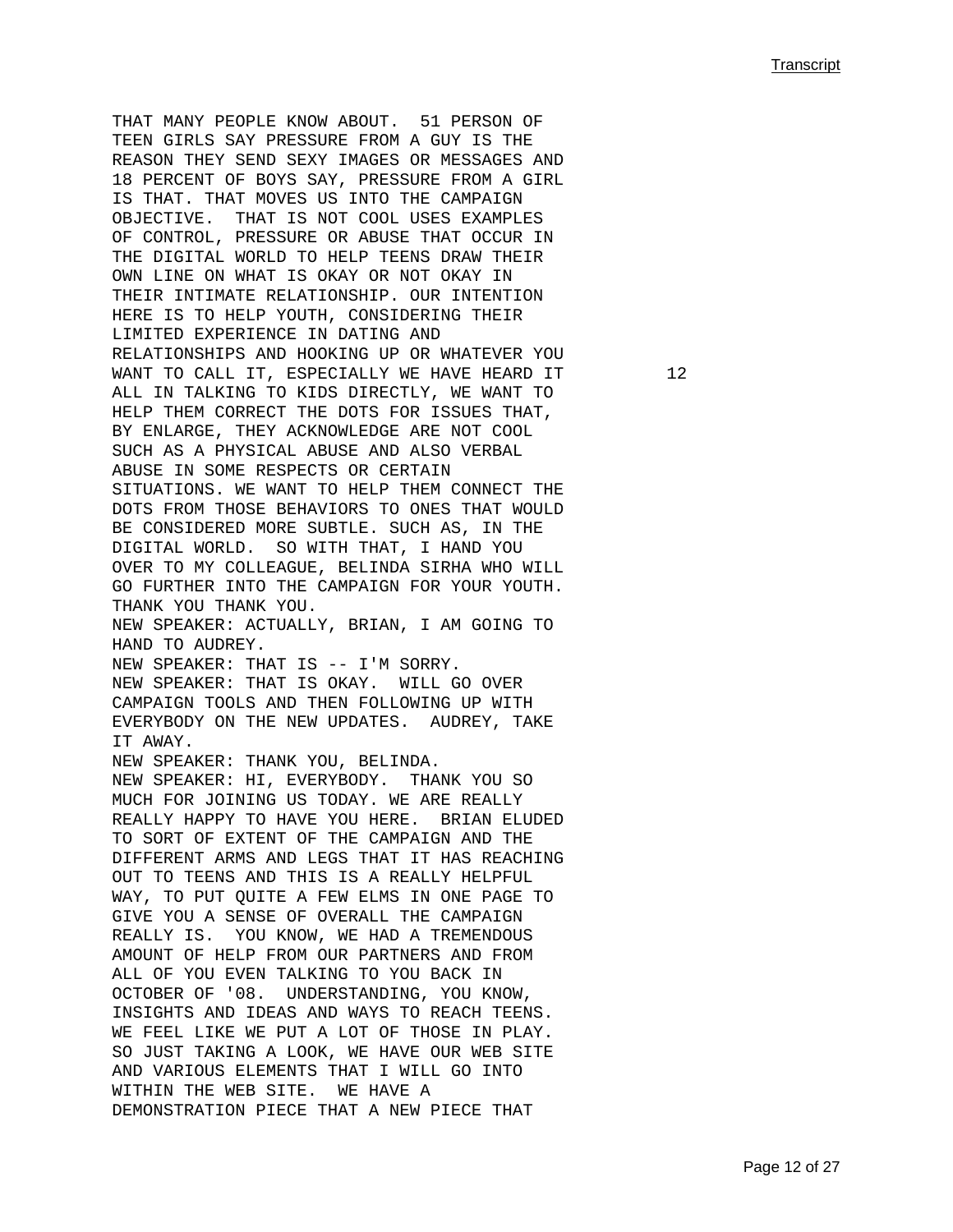HAPPENED IN THE LAST HALF OF 2009. THAT BELINDA WILL TALK MORE ABOUT LATER. WE OBVIOUSLY HAVE ADVERTISING THANKS TO ALL OF THE DONATED MEDIA THAT THE AD COUNCIL ASSIST US IN ACHIEVING AND THERE IS VARIOUS PARTS OF THAT WE'LL TALK ABOUT LATER. WE HAVE WHAT WE CALL A PARTICIPATION BUCK BUCKET, IF YOU WILL. THERE ARE VARIOUS PROJECTS AND ENDEAVORS THAT WE HAVE IN THE PAST 2009 THAT REALLY ALLOW TEENS TO PARTICIPATE IN THE CAMPAIGN, YOU KNOW, HANDS-ON, ON THE GROUND. THEN THE LAST PIECES, WHAT YOU ALWAYS NEED 13 WHEN YOU TALK TO YOUTH AND TEENS. YOU NEED STUFF TO GIVE AWAY, NOT ONLY ENTICES THEM TO BECOME PART OF THE CAMPAIGN BUT IT ALMOST SERVICES A BILLBOARD THAT WALKS AROUND WITH THEM FROM TIME TO COME. WE HAVE SOME OF THAT AS WELL. WE ARE EXCITED TO TALK TO YOU ABOUT ALL OF THIS. WE KNOW IT IS A LOT. WE ARE GOING TO GO THROUGH IT AS QUICKLY AS WE CAN. WE KNOW THAT WE HAVE LIMITED TIME WITH YOU. IF YOU HAVE ANY QUESTION, OBVIOUSLY, THAT IS WHAT THE END OF THE PRESENTATION IS FOR. SPECIFICALLY, I AM GOING TO GET INTO THE WEB SITE WHICH REALLY SERVES AS THE HUB OF OUR CAMPAIGN. THIS IS REALLY BUILT AS THE TRUNK OF THE TREE, IF YOU WILL. AND, ALL OF THE ENDEAVORS THAT WE TAKE ON, REALLY ARE BASED TO DRIVE TRAFFIC BACK TO THAT. YOU WILL SEE, IT IS A VERY SORT OF FRIENDLY, HAPPY LOOKING SPACE. WE REALLY TOOK THE DIRECTION OF COMING IN TEENS, NOT FROM A SCARY WAY, WE WANT TO SEE THEIR LEVEL. BE A LITTLE IRREVERENT, FUN, SARCASTIC TO BREAK THE ICE BECAUSE THESE CONVERSATIONS ARE DIFFICULT TO HAVE. WE WANT TO MAKE IT PART OF THEIR VERNACULAR. I HOPE YOU AGREE THAT WE DID A LITTLE BIT OF THAT WHEN YOU SEE THE HOME PAGE HERE. AND ACROSS THE TOP, OF THE HOME PAGE, I'LL SEE THAT THERE ARE TABS AND BRIAN, WENT THROUGH THIS EARLIER, VIDEO SECTION, CALLOUT CARD SECTION, TALK IT OUT SECTION AND ME HELP SECTION. SO, MOVING INTO THE VIDEO SECTION, YOU'LL FIND THAT WE HAVE TWO DIFFERENT KINDS OF VIDEOS. ONE IS CALLED TWO SIDED STORIES. CREATED BY THE ADVERTISING AGENCY IN PARTNERSHIP WITH US AND THE AD COUNCIL. THIS IS WHERE WE EXPLAIN WHAT THOSE DIGITAL INFRACTIONS ARE. YOU KNOW, BREAKING INTO SOMEONE'S FACEBOOK. AND SNOOPING AROUND IN THERE. GIVING PEOPLE, YOU KNOW, RIDICULOUS AMOUNT OF TEXT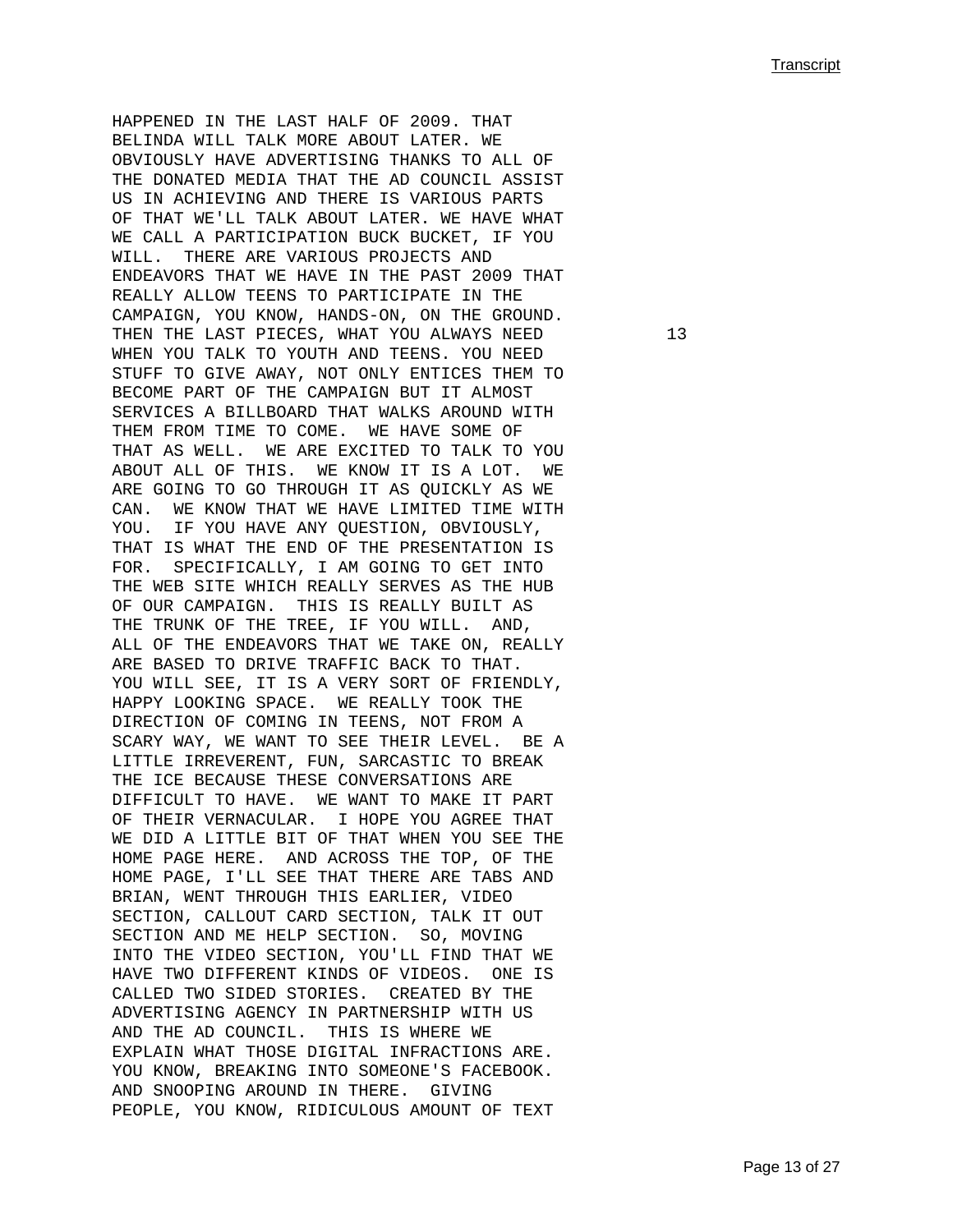MESSAGES WITHIN A COURSE OF AN HOUR OR PRESSURE TYPE MESSAGES. HERE IS WHERE WE NARROW DOWN THE AREA THAT WE ARE FOCUSSING ON AND FUN WAYS OF COMMUNICATING WHAT THOSE ARE. YOU WILL SEE, ONE OF THEM IS SOCK POCKETS. ANOTHER ONE IS A VIDEO GAME FEEL. WE ARE TRYING TO, AGAIN, PUT IT IN VISUALS AND LANGUAGE THAT TEENS CAN UNDERSTAND. THAT DOESN'T SEEM TO SCARE. ON THE RIGHT HAND SIDE, YOU WILL SEE SOMETHING CALLED GUEST 14 VIDEOS. AND, WE ACTUALLY COMMISSIONED SOME VIDEO, VIDEOGRAPHERS IF YOU WILL, THEY ARE YOUTUBE CELEBRITIES, IMMENSE FOLLOWING ON YOUTUBE. WE COMMISSION THEM TO MAKE VIDEO FORCE US IN THE SPIRIT OF OUR CAMPAIGN. SO, WE, YOU KNOW, MONITORED THEM CLOSELY BUT WE REALLY ALLOW THEM TO CREATIVE FREEDOM TO GET THE MESSAGE ACROSS IN THEIR OWN WAY. AND, IN CONJUNCTION, IN TANDEM, OUR VIDEOS RECEIVED OVER 435,000 VIEWS SINCE LAUNCH IN JANUARY OF 2009. WE ARE PROUD OF THAT. WE HOPE THAT YOU WILL BRING THESE VIDEOS, MAYBE HELP THEM, HELP THEM HELP YOU IN YOUR COMMUNITY. BELINDA WILL GET TO THAT LATER. NEXT, WE HAVE THE CALLOUT CARD SECTION AS BRIAN DESCRIBED. THESE ARE E-CARDS THAT YOU COULD SEND DIRECTLY FROM OUR SITE. YOU CAN POST THEM ON THE FACEBOOK OR MY SPACE. SEASONED THEM FROM THE MOBILE PHONE. WE DO HAVE A MOBILE APP FOR OUR WEB SITE. AND, THEY ARE ALSO SEPARATED INTO THESE BUCKETS. INFRACTION BUCKETS. SEXUAL HARASSMENT WHICH IS, I MEAN, PRETTY OBVIOUS. YOU ARE HARASSED BY A TEXT MESSAGE. PRIVACY PROBLEMS. SOMEBODY SNOOPING AROUND IN YOUR CELL PHONE, FACEBOOK, MY SPACE, PRESSURE. SOMEONE MIGHT BE PRESSURING YOU TO SEND NUDE OR PRIVATE OR, YOU KNOW, VERY SPECIAL PHOTOS OF YOURSELF AND MEET NOT BE COMFORTABLE WITH THAT. THE LIST GOES ON AND ON. IF SOMETHING IS AFFECTING YOU OR YOUR FRIEND, YOU WILL FIND ONE OF THESE CARDS ON THE TOPIC THAT YOU ARE LOOKING FOR. YOU'LL SEND IT. WE HAVE SEEN, AS BRIAN SAID, A LOT OF THESE ARE BEING SENT FRIEND TO FRIEND. IT MIGHT BE A LITTLE SCARY FOR ME TO SEND IT TO MY BY FRIEND AND SAY, HEY, YOU KNOW, QUIT TEXTING ME ALL OF THE TIME. BUT, YOU KNOW, I MIGHT SEND IT TO MY FRIEND OR I MIGHT SEND IT TO A FRIEND WHO IS IN THAT SITUATION AND SAY, HEY, YOU KNOW, THERE IS SOMETHING THAT YOU CAN DO ABOUT THAT. MAYBE THIS CAN HELP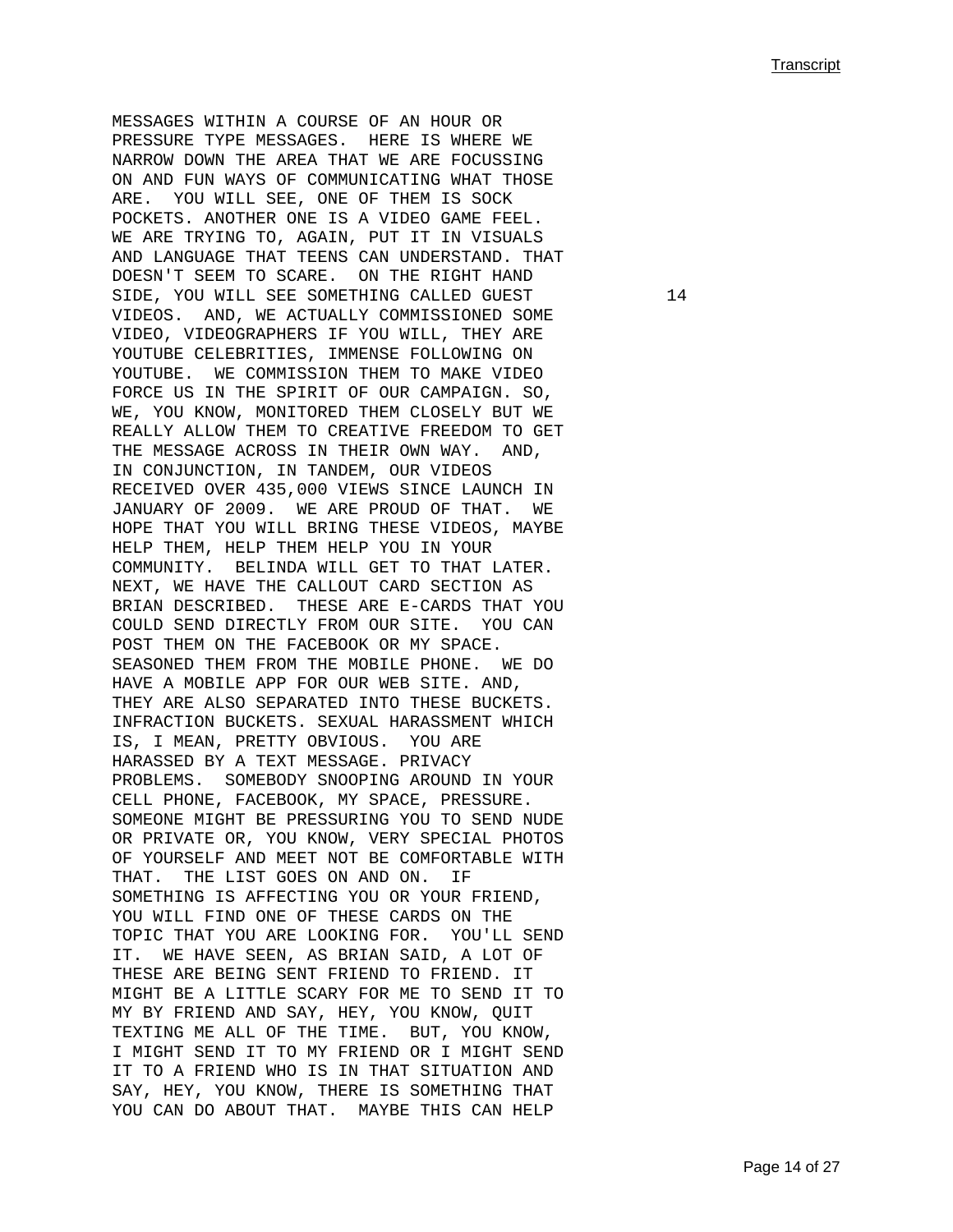YOU BREAK THE ICE. SO, IN TERMS OF STATISTICS ON THESE, WE HAVE HAD NEARLY 12,000 CALLOUT CARDS SHARED BY EMAILS, FACEBOOK OR MY SPACE. WE HAVE HAD, AN ABSORBENT AM VIEWED ON THE SITE. THIS IS THE AMOUNT THAT HAS BEEN SENT. WE ARE REALLY, REALLY PROUD OF THAT. WE FEEL, WHENEVER WE HEAR FEEDBACK FOR THE CAMPAIGN,  $15$ THESE COME BACK IN BEING REALLY, REALLY WELL LIKED. NEXT IS THE TALK IT OUT SECTION. YOU WILL SEE THAT I HAVE MY NEW AND IMPROVED STICKER STUCK ON HERE. THE TALK IT OUT SECTION IS THE PLACE WHERE YOU TALK IT OUT OBVIOUSLY. AND, BEFORE WE THOUGHT IT WAS PRETTY GOOD, YOU KNOW. WE HAD QUESTIONS THAT WE POSED WITHIN EACH OF THE INFRACTION BUCKETS. THAT WERE SPECIFIC TO THAT INFRACTION. SO, HEY, YOU KNOW, WHAT'S UP WITH TEXT-AL HARASSMENT? NUMBER OF TEXTS? OR KIND OF TEXTS YOU GET THAT DAY? PEOPLE WOULD ANSWER. YOU SCROLL DOWN AND SEE ALL OF THE ANSWERS FROM A VARIETY OF WEB SITE USERS. BUT WHEN WE WENT TO DO SOME FOLLOW-UP RESEARCH THIS SUMMER, WE HEARD TEAMS TELL US, YOU KNOW, I REALLY WANT TO HAVE A TWO-WAY CONVERSATION. I WANT TO GET IN THERE, I WANT TO ASK MY OWN QUESTION. I MIGHT WANT TO CONTACT ONE SPECIFIC PERSON WHO WROTE AN ANSWER AND I MIGHT WANT TO CHAT WITH THEM ON MY OWN. AND WE THOUGHT, WELL, THAT IS REALLY GREAT. OF COURSE, YOU WOULD WANT TO DO THAT. THAT SOUNDS LIKE A GREAT IDEA. WE HAVE TURNED AROUND AND WE OPTIMIZED THE TALK IT OUT SECTION. WE HAVE GOT A VARIETY OF THINGS HAPPENING. SO WHEN YOU CLICK ON THE HOME PAGE AND FULL LAUNCH WITHIN THE NEXT COUPLE OF WEEKS, YOU WILL SEE NOT ONLY BUBBLES THAT HAVE THAT BIG BLUE IT, THOSE ARE THINGS THAT ARE PORTIONED BY US, THE TALK IT OUT PEOPLE, THAT'S NOT COOL PEOPLE. MAYBE SOMETHING HAPPENED IN THE NEWS THAT WE WANT TO BRING TO LIGHT ON THIS SECTION. MAYBE WE WANT TO POSE A NEW QUESTION. MAYBE WE WANT TO FOLLOW-UP ON AN ISSUE. LET'S SAY CHRIS BROWN ANDRIANI. WE WANT TO FOLLOW-UP ON THAT. WE WOULD POSE THAT QUESTION. THEN, BELOW, YOU SEE THE LITTLE BOXES WITH THE SMILEY FACE. THOSE ARE CHATS THAT ARE HAPPENING EITHER IN ANSWER SOMEONE GIVEN OR QUESTION SOMEONE POSED. AND YOU CAN CLICK IN AND SEE THE FULL CHAT WITHIN THE SECTION. AND YOU CAN SEE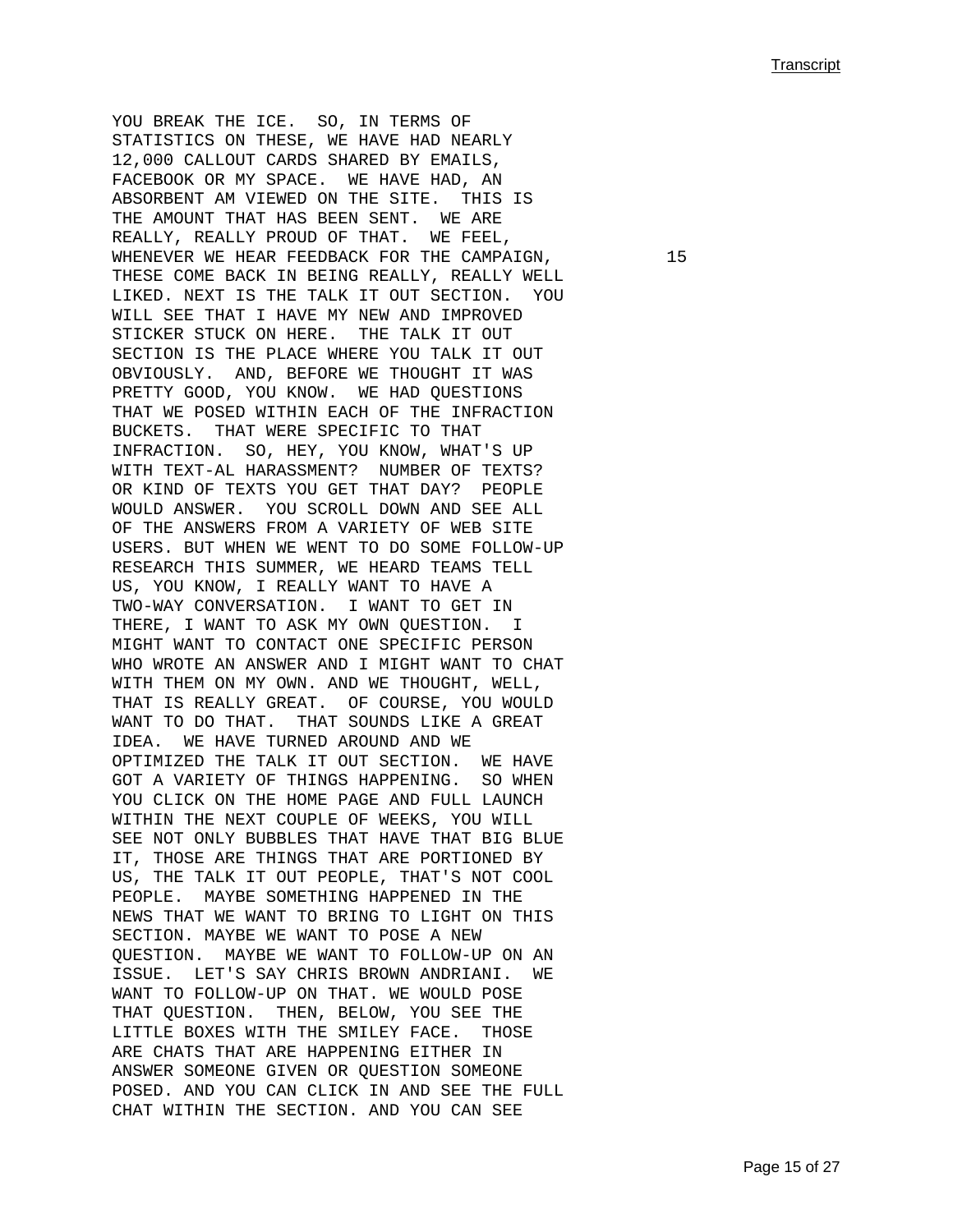THAT WE HAVE LOTS OF AREAS WHERE WE WANT TO POSE A COMMENT, SUBMIT A QUESTION. REALLY, REALLY EXCITED THAT THIS IS GOING TO RAISE THE BAR AS TO THE AMOUNT OF INTERACTION THAT WE ARE OFFERING ON THAT. AND THE LAST SECTION, IT IS THE NEED HELP SECTION. THIS 16 IS WHERE IT GETS SERIOUS. WE KNOW THAT WE WERE -- WE WANT TO USE A VERY LIGHT HAND WHEN BRINGING THE TOPICS UP. WE REALIZE THAT A LOT OF PEOPLE MIGHT COME HERE, BEING READY FOR MORE SERIOUS HELP. AND WE WANT TO MAKE SURE THAT IS AVAILABLE FOR THEM. SO OUR MAIN FUNCTION IN THIS AREA THAT WE WERE EXTREMELY PROUD OF, IS OUR PARTNERSHIP WITH THE NATIONAL TEEN DATING ABUSE HELP LINE. THEY HAVE OFFERED US, YOU KNOW, VERY, VERY IMMEDIATE ACCESS TO THEIR LIVE CHAT FEATURE. THEY ARE NOT ONLY TO EMAIL OR CALL THEM WHICH WAS SOMETHING THAT THEY HAVE DONE IN THE PAST. YOU CAN LIVE CHAT WITH SOMEONE AND CLICK ON THAT LIVE CHAT ON BUBBLE, AND AUTOMATICALLY BE CONNECTED TO A STAFFER THAT COULD HELP YOU. AND IT IS ALL ANONYMOUS. YOU WOULDN'T HAVE TO SIGN IN WITH YOUR NAME. YOU WOULD BE JUST CHAT NUMBER 75, OR WHATEVER. YOU COULD CHAT WITH SOMEONE. WE ALSO HAVE LITTLE QUESTIONNAIRES, YOU KNOW, I THINK MY BOYFRIEND IS, YOU KNOW, JUST BEING REALLY CARING. HOW DO I KNOW IF THAT IS CARING OR POSSESSIVE? OR OBSESSIVE? SO WE HAVE LITTLE WAYS OF TAKE A LITTLE TEST OR LIKE READ SOME PDFs, DOWNLOAD PDFs AND MAKE SURE THAT YOU COULD BE MORE CAREFUL ON-LINE. BE MORE CAREFUL IN YOUR RELATIONSHIP JUST HELP YOU NAVIGATE WHERE YOU ARE AS A TEEN. IT COULD BE KIND OF, AS I AM LOOKING AT COMMENTS IN THE CHAT AREA, COULD BE DEFINITELY CONFUSING AND MURKY TO NAVIGATE. AND, THE LAST THING THAT WE WANT TO BRING UP, WAS, YOU KNOW, A LOT OF THIS IS OBVIOUSLY HAPPENING IN OUR HUB, ON-LINE. AND, THIS SUMMER, WE DECIDED WE WANTED TO TAKE IT TO THE STREETS, AS THEY SAY. WE WANTED TO BRING, THAT'S NOT COOL TO THE GROUND LEVEL. WE HAD TWO DIFFERENT ENDEAVORS THAT WE LAUNCHED. ONE WAS WHAT WE CALL, URBAN STUNTS OR INTERRUPT, URBAN STUNTS BECAUSE THEY OCCURRED IN L.A. AND NEW YORK. THEY DON'T NECESSARILY HAVE TO BE URBAN STUNTS BUT INTERRUPTED STUNTS. WHAT THIS WAS, WAS, YOU KNOW, YOU WOULD BE WALKING IN THE MALL AND YOU WOULD HEAR A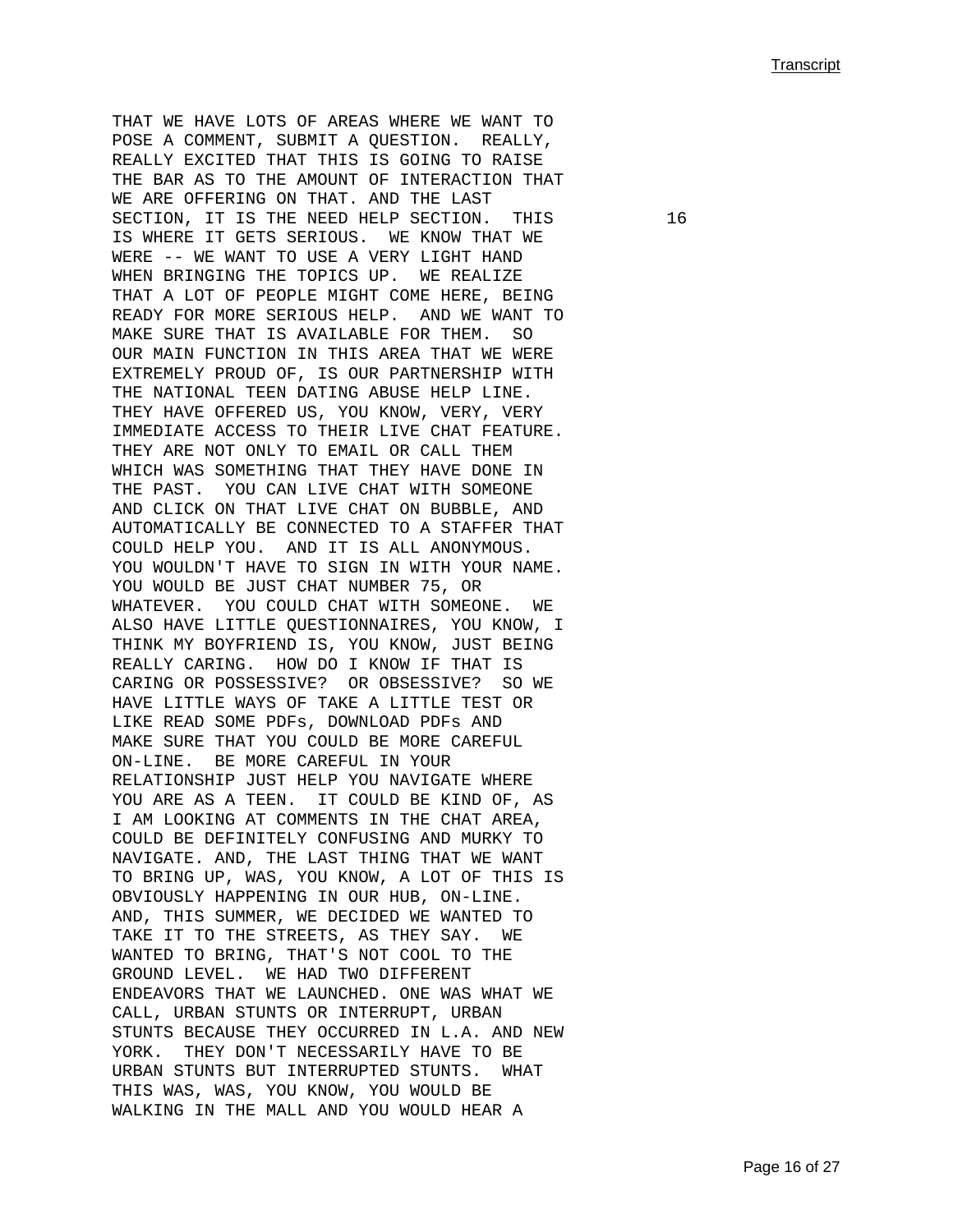CONVERSATION, KINE OF LOUD, KIND OF INTRUSIVE, HAPPENING. AND YOU WOULD BE RUNNING INTO IT. IT WOULD BE ABOUT ONE OF THESE RELATIONSHIP ISSUES. AT THE END OF 17 IT, FAIRLY QUICK. AT THE END OF IT, IT WOULD BE REVEALED THAT THESE FOLKS WERE IN FACT AMBASSADORS FOR, THAT'S NOT COOL. THEY WANT TO TALK TO YOU ABOUT WHAT YOU ARE GOING THROUGH. TALK A LITTLE TIME TALKING TO TEENS AND TAKING PICTURES AN INVITING THEM TO, THAT'S NOT COOL.COM AND GETTING OUR MESSAGE ACROSS. THE OTHER THING, WE WERE A PARTIAL CONCERT FOR THE DANCE TOUR, ONE OF THE LARGEST ROCK TOURS IN THE COUNTRY. TARGETS TEENS IN THE AGE GROUP. WE WENT OUT TO 13 MARKETS AND THOSE ARE THE AWESOME PICTURES THAT YOU ARE LOOKING AT. WE MET HUNDREDS OF THOUSANDS OF TEENS. WE HAD VIDEO GAMES, FIRST OF ALL, A BOOTH AT THE SITE WHICH SPONSORS DO. WE MADE IT VERY, VERY TECH SALVE I DIDN'T. VIDEO GAMES THERE. THAT WERE OPERATED THROUGH IPHONES THAT TEENS WOULD USE TO PLAY. AND, WE HAD T-SHIRTS AND LOTS OF GIVE AWAYS AND FLYERS. WE HAD SOMEONE WALKING AROUND IN A GIANT CELL PHONE SUIT. ACTING AS ALMOST A HUMAN TEXT-AL HARASSER. SO IT WAS REALLY, REALLY FUN. WHAT WE REALIZED AFTER THIS WAS, HEY, THIS IS KIND OF A BETA TEST. WE, WE WORKED OUT SOME OF THE KINKS. WE DEVELOPED SOME OF THE MATERIALS. AND WE SHOULD REALLY GET THIS OUT TO OTHER MARKETS WHO DO THIS EVERY DAY. MAYBE THIS COULD HELP THEM. SO, THAT IS KIND OF WHERE THIS BEGAN. AND, WE, YOU KNOW, WE HAVE LEARNED A LOT. WE ARE SURE THAT WE HAVE MORE TO LEARN BUT WOULD LOVE TO SHARE THE MATERIALS WITH YOU AND GET THEM IN YOUR HANDS BUT YOU COULD USE THEM AND GET BACK TO US AND LET US KNOW WHAT YOU THINK AND WHAT MORE WE CAN DO. SO WITH THAT, I THINK THAT DAVID WANTS TO POSE A QUESTION AND THEN WE'LL TURN IT TO BELINDA. NEW SPEAKER: THANK YOU, AUDREY. LET'S POSE OUR NEXT QUESTION OF THE AUDIENCE. AND, LET'S TALK ABOUT WHAT HAS BEEN YOUR EXPERIENCE USING SOCIAL MARKETING AND HAVE YOU USED, THAT'S NOT COOL MUCH LET'S GO OVER AND, IF YOU COULD BIBLE TO RESPOND ABOUT YOUR EXPERIENCES WITH SOCIAL MARKETING, I KNOW THERE IS A LOT OF DISCUSSION ABOUT USING SOCIAL MEDIA AND THE VALUE OF DOING IT. SOMEONE SUGGESTED THAT A FUTURE PREVENT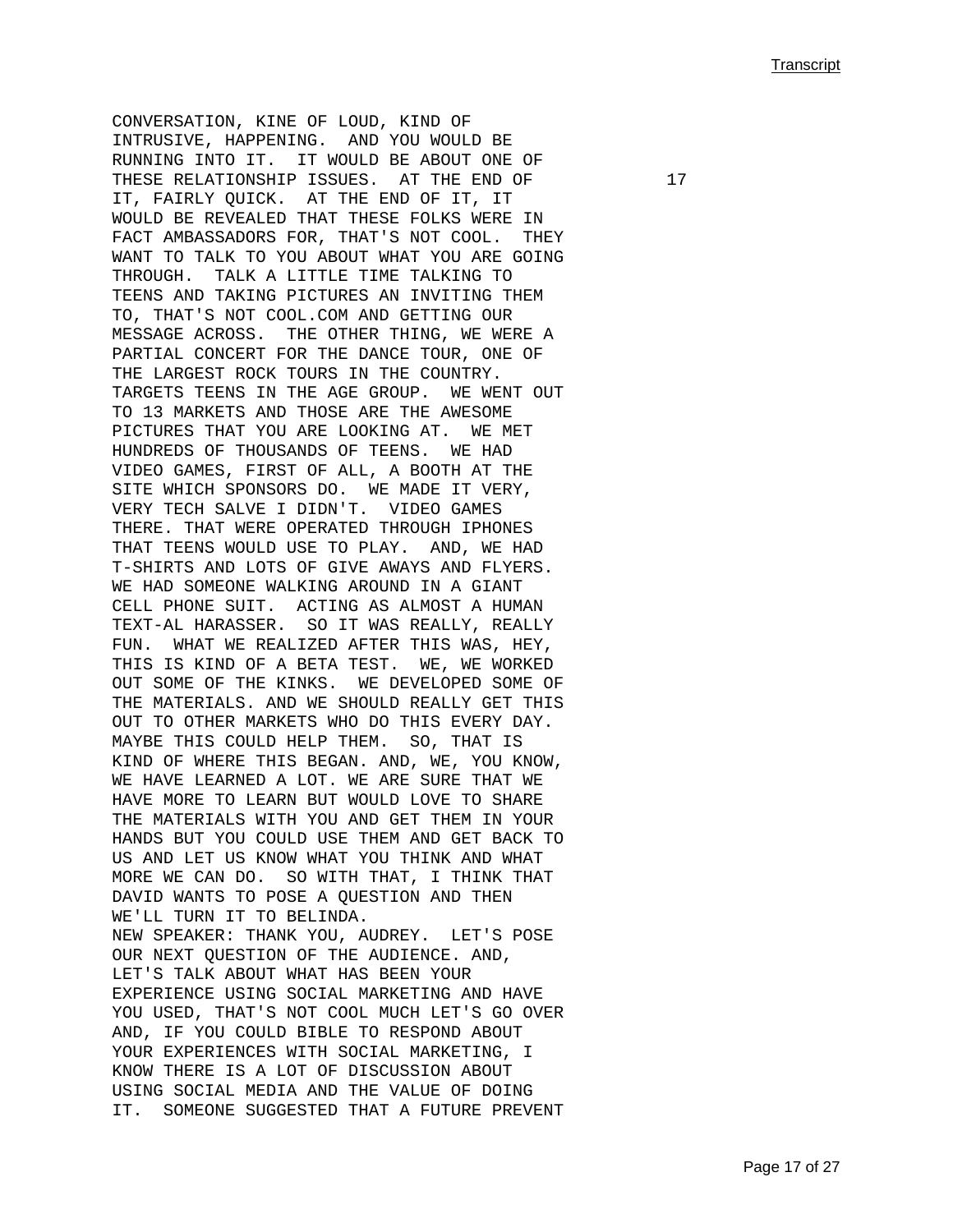CONNECT PIECE MIGHT BE ON WHY WE SHOULD BE, HOW FACEBOOK CAN BE USEFUL. SO TALK ABOUT,  $18$ WHAT IS YOUR EXPERIENCE BEEN? AND HOW YOU ARE READY. I SEE A LOT OF PEOPLE SAYING, THEY'LL HAVE A LOT OF IT. IT IS AWESOME. SOME PEOPLE HAVE DONE LINKS. SOME PEOPLE HAVE BEEN LOOKING AT TRYING TO BE ABLE TO INTEGRATE THIS INTO THEIR FACEBOOK AND SOMEONE TALKING ABOUT DOING IT WITH THE PILOT PROGRAM. SOME OF IT HAS BEEN EFFECTIVE FOR THEIR AGENCY. SOCIAL MARKETING HAS BEEN EFFECTIVE FOR THEIR AGENCY. I SEE, SOMEONE SAYS THE VIDEOS ARE MY FAV. THAT IS, YOU CAN SEE, IT IS FLYING BY QUICKLY, BELINDA. THERE IS A LOT OF PEOPLE GOING. CAN'T WAIT TO USE MY, THAT'S NOT COOL. SOMEONE SAID INTENSIVE, VOLUNTEER, COLLEGE KID, A WHOLE GENERATION OF PEOPLE THAT, MY SON, DOES ALL OF THIS COMMUNICATION THROUGH FACEBOOK. SO IT IS A REAL PART OF A LOT OF PEOPLE'S LIVES. NEW SPEAKER: DEFINITELY. I WILL BE TOUCHING ON FACEBOOK AND SOCIAL NETWORKING AND A FEW SLIDES. IF WE CAN GO AHEAD AND MOVE FORWARD ON TO THE NEXT SLIDE, THANK YOU, DAVID FOR FIELDING THAT QUESTION. I THINK THAT IT IS A GOOD WAY FOR US TO START THE SECTION OFF. AND, SO I AM REALLY, REALLY HAPPY AND EXCITED TO TALK TO YOU TODAY ABOUT A NEW PART OF THE CAMPAIGN. IT IS REALLY DESIGNED FOR ALL OF YOU INDIVIDUALS ON THE LINE. THOSE OF WHO ARE WORKING WITH TEENAGERS EVERY DAY AND TRYING TO RAISE AWARENESS ABOUT THE ISSUE AND REALLY SERVING AS EDUCATORS AND ADVOCATES IN THE FIELD. SO, AUDREY MENTIONED, YOU KNOW, CAMPAIGN LAUNCHED JANUARY 2009, A YEAR AGO. WE SPEND A YEAR KIND OF PICKING OUR RESEARCH AND COMING UP WITH STRATEGY AND GAME PLANS AND HOW WE CAN GET TO TEENS. IT IS A BETA. SOME OF THE APPROACHES YOU ARE HOPING WE WILL BE ABLE TO TAKE IN YOUR WORK. WE KIND OF PUT TOGETHER A WEB SITE THAT WILL ALLOW YOU TO KIND OF LEVERAGE OUR CAMPAIGN AND LEVERAGE TO SCHOOL AND BRING IT TO YOUR COMMUNITY. AND, ON THIS SLIDE, YOU WILL SEE THAT WE HAVE THE THAT'S NOT COOL.COM/TOOLS. WE REALLY, REALLY ARE EXCITED. WE HAVE BEEN WORKING ON THIS. IT WILL PROVIDE ALL OF YOU WITH EASY AND FRIENDLY WAY TO OBTAIN ALL OF THE CAMPAIGN RESOURCES. ALL OF THE CREATIVE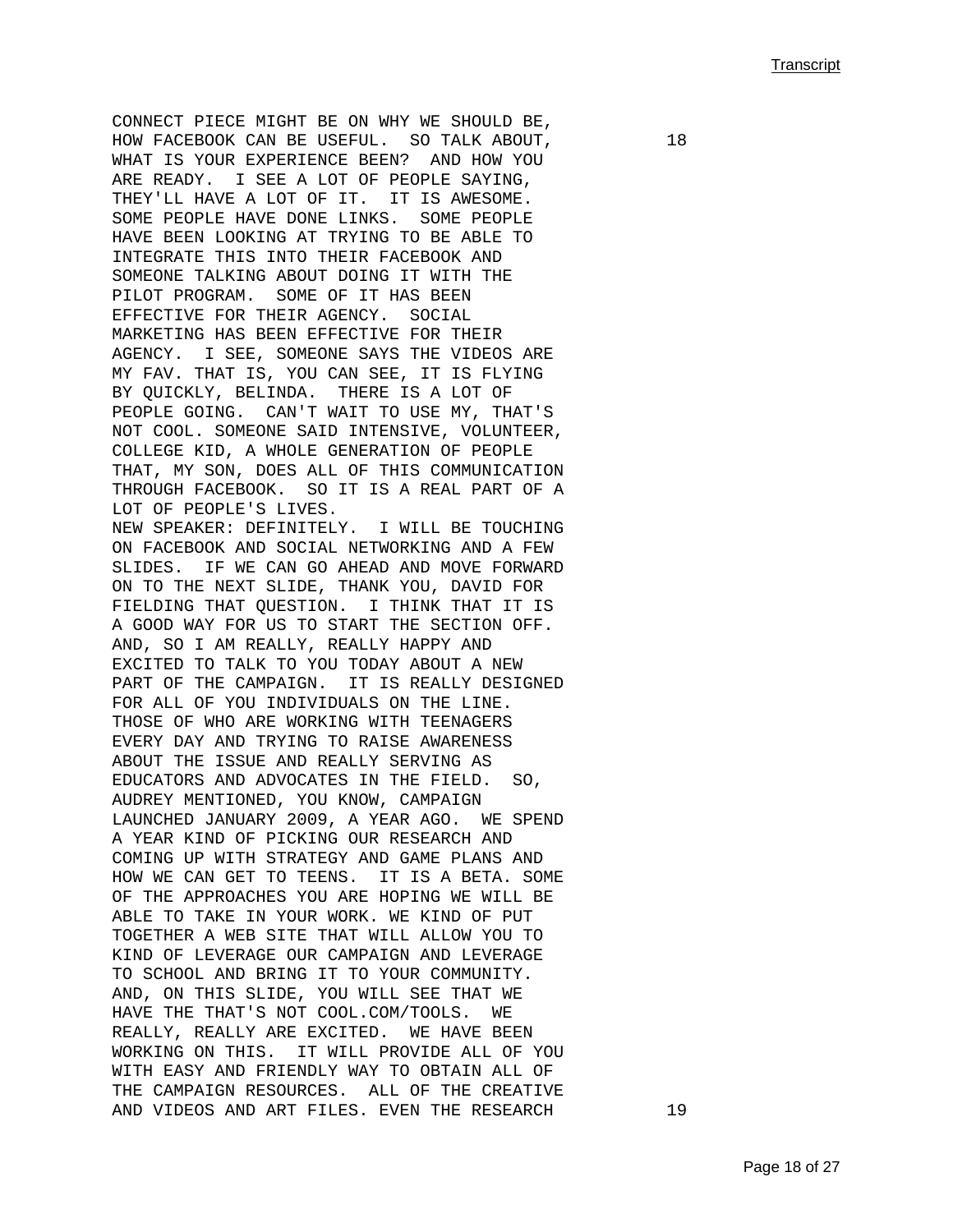WE HAVE DONE, AND BOTH BEFORE AND AFTER THE CAMPAIGN LAUNCH, AND DIFFERENT SUGGESTIONS ON HOW THOSE TOOLS CAN BE USED TO BENEFIT THE COMMUNITY. THIS IS A SCREEN GRAPH OF THE TOOLS HOME PAGE. I HOPE THAT ALL OF YOU WILL CHECK IT OUT AFTER THE WEBINAR AND CLICK THROUGH THE DIFFERENT TESTS AND DIFFERENT AREAS. AS YOU MOVE FORWARD, I AM GOING TO FOCUS ON A FEW OF THE ELMS THAT YOU WILL FIND IN THE WEB SITE. BUT, THERE IS DEFINITELY SO MUCH. WE DON'T HAVE TIME TO COVER TODAY. I HOPE YOU WILL TAKE IT UPON YOURSELF TO KIND OF, YOU KNOW, GO OUT THERE AND CHECK IT OUT. AS AUDREY MENTIONED, PREVIOUSLY, WE HAVE HAD A LOT OF SUCCESS ADVERTISING. THANKS TO PARTNERSHIP WITH THE ADVERTISING COUNCIL IN SECURING DONATED MEDIA FOR THE PSAs. THIS AD, TV ADS, YOU WILL BE ABLE TO DOWNLOAD OUR TV SPOT, SEXUAL HARASSMENT AS WELL AS TWO RADIO SPOTS, ROBOT AND EXCUSES, EXCUSES. WE'LL PROVIDE INFORMATION THAT YOU NEED TO CONTACT LOCAL PSA DIRECTOR AND WORK WITH THEM TO GET THESE ADS UP IN YOUR COMMUNITY ON DONATED MEDIA SPACE. SOME OF YOU MAY KNOW THAT THE FAMILY VIOLENCE PREVENTION FUND IS A NATIONAL PROGRAM OFFICE FOR THE ROBERT WOODS JOHNSON FOUNDATION, START STRONG INITIATIVE. AND PART OF THAT INITIATIVE IS THAT THERE ARE 11 SITES ACROSS THE COUNTRY AND THEY HAVE GOTTEN THIS SNEAK PEEK AT MATERIALS AND CREATE PLANS FOR HOW THEY WILL BE USED ON THE GROUND. SO I JUST WANT TO GIVE YOU GUYS SOME CONCRETE EXAMPLES HOW TO USE THIS WEB SITE IN YOUR COMMUNITY AND START ON OAKLAND, PLANNING ANTI-VIOLENCE YOUTH POETRY SLAM. THEY'LL USE RELATIONSHIP WITH LOCAL RADIO TO HELP SECURE DONATED MEDIA SPACE TO PLAY, THAT IS NOT COOL PSA SPOT. MOVING ON, WE ALSO HAVE ALL OF THE OUTDOOR POSTERS AND ALL OF THE CREATIVE YOU WOULD NEED TO DOWNLOAD THE POSTERS AN PRINT THEM ON THEIR OWN. YOU CAN USE THESE TO CREATE AWARENESS IN YOUR COMMUNITY. START STRONG. INDIANAPOLIS IS PLANNING TO USE THESE POSTERS IN SCHOOLS, MALLS AND MOVIE THEATRES. ACTUALLY, WE HAVE HEAR BACK FROM ADVOCATE IN THE FIELD, STEVEN MACARTHUR IN VERMONT, USE CALLOUT CARDS TO GENERATE AWARENESS IN COMMUNITIES IN HEALTH FAIRS AND SCHOOL DISPLAYS. IT GOES TO SHOW 20 YOU THAT YOU CAN USE THESE TO START CONVERSATION IN YOUR COMMUNITY.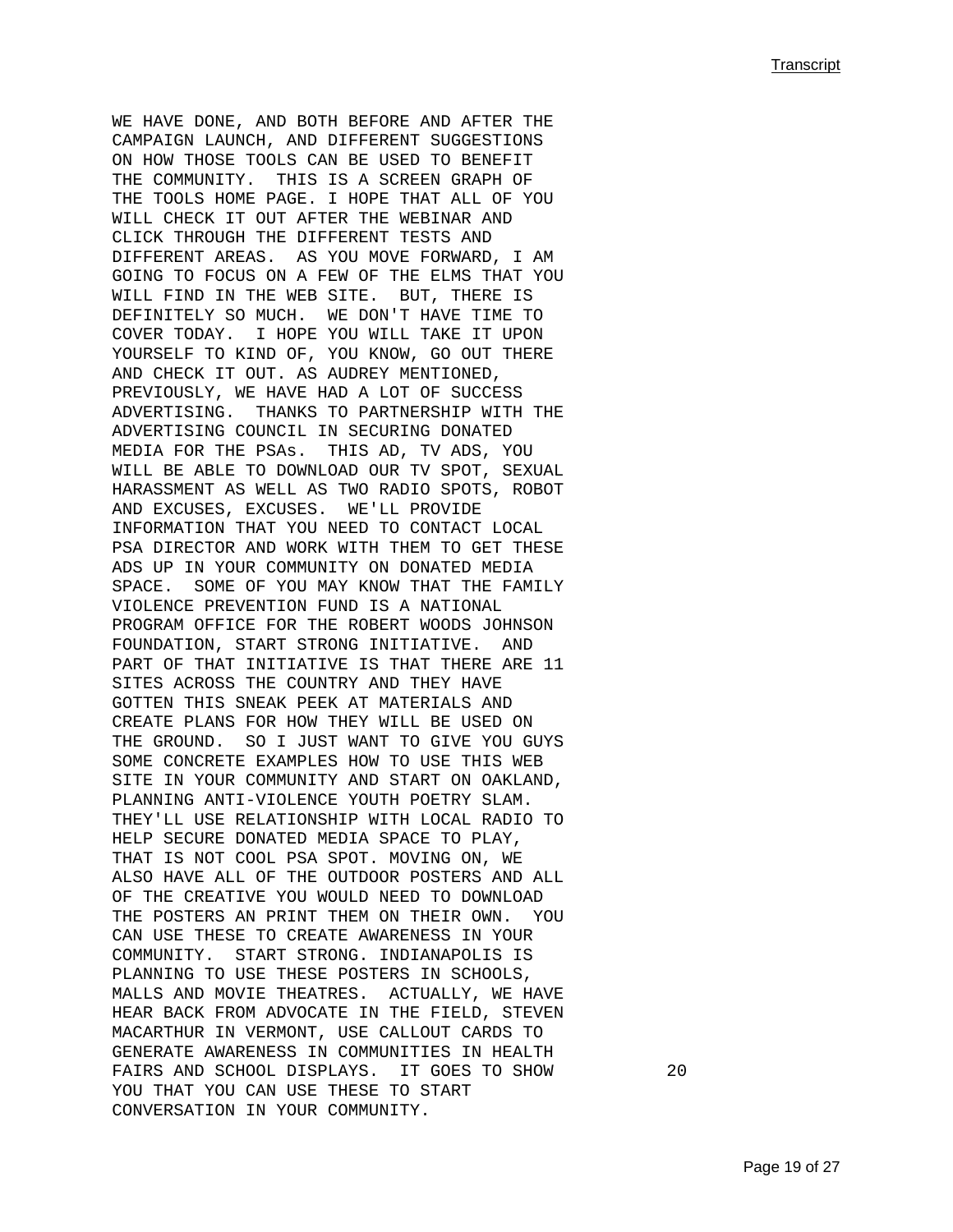NEW SPEAKER: WE HAVE THE SCRIPT FORCE UPDATED STUNTS. AUDREY TOUCHED ON THIS WITH URBAN SKIT. THESE ARE STUNTS WE DEVELOPED WITH A REALLY GREAT FIRM, MARKETING EXPERTS. GIRL ATTACK-TICKS MEDIA. CAREFULLY CRAFTED THE SCRIP SEEING THAT THEY WERE HAPPENING SPONTANEOUSLY. AND AS THE SKITS GO ON, SURROUNDING AUDIENCES THEN BROUGHT INTO THE DRAMA OF THE SKIT AND THEN REVEALED THIS IS A PLOY TO GET THEIR ATTENTION AND START A CONVERSATION ABOUT DIGITAL DATING ABUSE. SO WE PUT THESE SCRIPTS UP HERE, WE CAN USE THEM IN THIS WAY, PROVIDED SUGGESTIONS AND HOW THEY CAN BE USED DURING SCHOOL ASSEMBLIES OR SCHOOL CAFETERIAS. PEACE OVER VIOLENCE IN LOS ANGELES, THEY ARE GOING TO HAVE THEIR YOUTH WITH THE SKITS AND PERFORMING COMMUNITY CENTERS IN THE MIDDLE SCHOOL CAMPUSES. I KNOW THAT IN THE CHAT, SOME OF YOU ASK ABOUT THE BRAND NAME, IF THEY ARE OLDER HIGH SCHOOL STUDENTS AND PART OF THE START STRONG INITIATIVE IS USING THIS NEAR PIER TACTIC. WE WILL HAVE OLDER TEENAGERS PERFORMING THESE SKITS AND SERVING AS POSITIVE ROLE MODEL FORCE YOUNGER TEENS. WE ALSO HAVE DIGITAL TEAM FLYER, WE USE THEM DURING THE BAND'S WEB TOUR. WE USE THEM TO KIND OF CREATE AWARENESS AMONGST THE TOURS, HUNDREDS OF THOUSANDS OF PEOPLE IN ONE AREA. TO GET THEM TO COME TO OUR BOOTH AND START A CONVERSATION. BUT THEY CAN BE USED IN A LOT OF DIFFERENT WAYS. SAFE PLACE. THEY ARE GOING TO BE PRINTING FLYERS AN PUTTING THE SAFE PLACE INFORMATION ON THE BACK OF THEM. USE THIS DURING OUTREACH DURING TEENS. STALK ABOUT DATING ABUSE AND DIGITAL, BEFORE AND MIDDLE SCHOOL. WE ALSO HAVE, WHAT SEEMS TO BE ANOTHER HOT TOPIC ON THE HAT, SOCIAL NETWORKING SITE. WHEN WE STARTED OUT WITH OUR SOCIAL NETWORKING PAGES, WHICH WAS ABOUT IN THE SUMMER OF 2009, WE WERE ALSO HESITANT, A LOT OF YOU HAVE BEEN ASKING ABOUT MODERATION AND IS IT NECESSARY? HOW DOES THIS WORK? AND, IT IS A LITTLE BIT OF A SCARY, SCARY THING BECAUSE SOCIAL NETWORKING AND IT GOES ON, ALL HOURS OF THE DAY AND CONSTANTLY GROWING. JUST IN OUR RESEARCH AND MOVING FORWARD AFTER WE SET THE 21 SITES UP, IT WAS IMPERATIVE TO COMMUNICATING WITH THE TEENS IN THE DIGITAL SPACE. THIS IS THE CAMPAIGN THAT FOCUSES ON DIGITAL DATING ABUSE.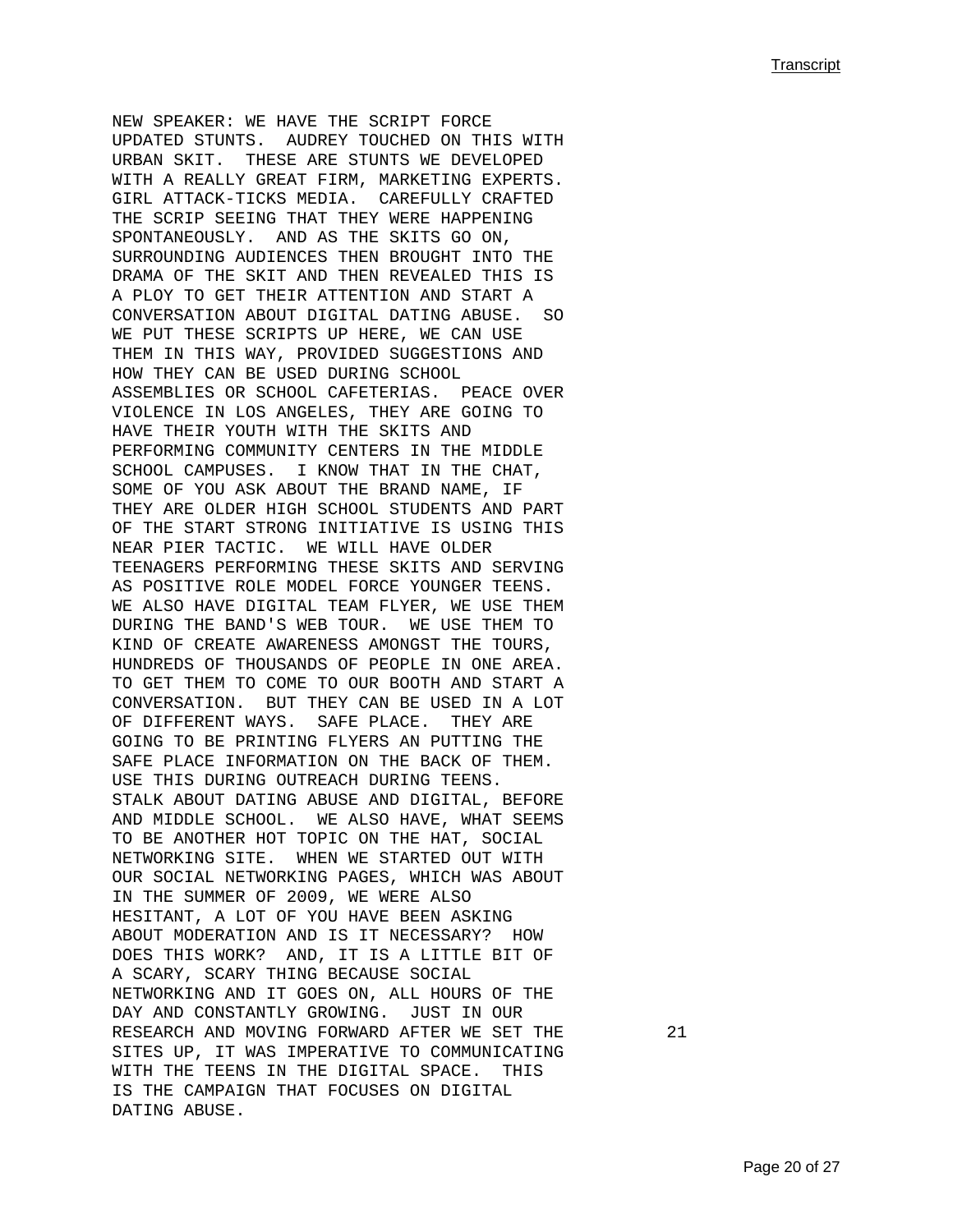WE HAVE TO BE THERE AND ON TOP OF TECHNOLOGY. ALSO, REALLY IMPORTANT FOR MAINTAINING THE AUTHENTICITY OF THE CAMPAIGN MESSAGE AND RELATING TO TEENS. SO, WENT AHEAD AND CREATED MYSPACE PAGE, A FACEBOOK FAN PAGE, TWITTER ACCOUNT, FLICKER AND TWITTER PAGE. WE HAD A LOT OF SUCCESS WITH THEM. GREAT FEEDBACK. FACEBOOK HAS BEEN ONE OF THE MOST SUCCESSFUL PLATFORMS ALL DEFINITELY WORKING ON MY SCAN FLICKER. WHAT WE HAVE, INFORMATION ABOUT SOCIAL MEDIA. GENERAL GUIDE, LIST OF BEST PRACTICE, SOME OF THE KEY TAKE AWAYS THAT WE HAVE FOUND IN THIS WORK. ALSO, INFORMATION ON HOW YOU CAN USE THE MATERIAL ON THE, THAT'S NOT COOL WEB SITE TO CREATE LOCAL VERSION OF, THAT'S NOT COOL FACEBOOK FAN PAGE. SO YOU COULD BE, YOU KNOW, THAT IS NOT COOL AND SET UP OWN FACEBOOK PAGE THAT LINK BACK TO THE NATIONAL CAMPAIGN PAGE. GIVEN THAT NOW, NATIONAL TEEN DATING VIOLENCE AWARENESS AND PREVENTION WEEK IS A MONTH, WE ARE HAPPY TO ANNOUNCE THAT WE ARE GOING TO HAVE A BIG KICKOFF, CALL-UP CARD CONTEST. FIRST CONTEST AND WE ARE REALLY EXCITED. WE PARTNERED WITH THE NATIONAL FOOTBALL LEAGUE'S PLAYER ASSOCIATION. THEY HAVE SOME GREAT PRICES. WHAT WE ARE DOING IS INVITING TEENAGERS BETWEEN THE AGES OF 1-18 TO DESIGN AND SUBMIT THEIR OWN CALLOUT CARD. THEY WILL HAVE A CHANCE TO WIN SOME REALLY GREAT PRICES LIKE A TRIP TO WASHINGTON DC TO ATTEND NFL PLAYERS GALA IN APRIL. WE ARE HOPING THAT YOU WILL BE ABLE TO SHARE THE CONTEST WITH SOME OF THE TEENS THAT YOU WORK WITH. REALLY ENCOURAGE THEM TO ENTER MULTIPLE TIMES. ENTER UP TO FIVE TIMES. AND, WE ARE JUST REALLY, REALLY EXCITED ABOUT THE OPPORTUNITY. THE LINK TO THE CONTEST IS ON BOTTOM OF THE SLIDE. WE START FEBRUARY 4. PLEASE CONTINUE TO CHECK BACK FOR MORE INFORMATION. YOU WILL BE ABLE TO SEE ALL OF THE SUBMISSIONS ON THIS PAGE. IT WILL REALLY BE GREAT TO SEE WHAT TEENS CAN SEE OTHER TEENS DOING. SO WITH THAT, I KNOW THAT WE HAVE ANOTHER QUESTION HERE. DAVID, 22 WOULD YOU LIKE TO HANDLE THIS? NEW SPEAKER: YOU KNOW, IF I MIGHT, JUMP IN HERE, BELIEF BRIEFLY SAY, THAT WE KNOW THAT THIS IS A LOT. THERE ARE A LOT OF ELMS IN THE CAMPAIGN. AS WE TALKED ABOUT EARLIER, WE HAVE STARTED PLANNING THIS, A COUPLE YEARS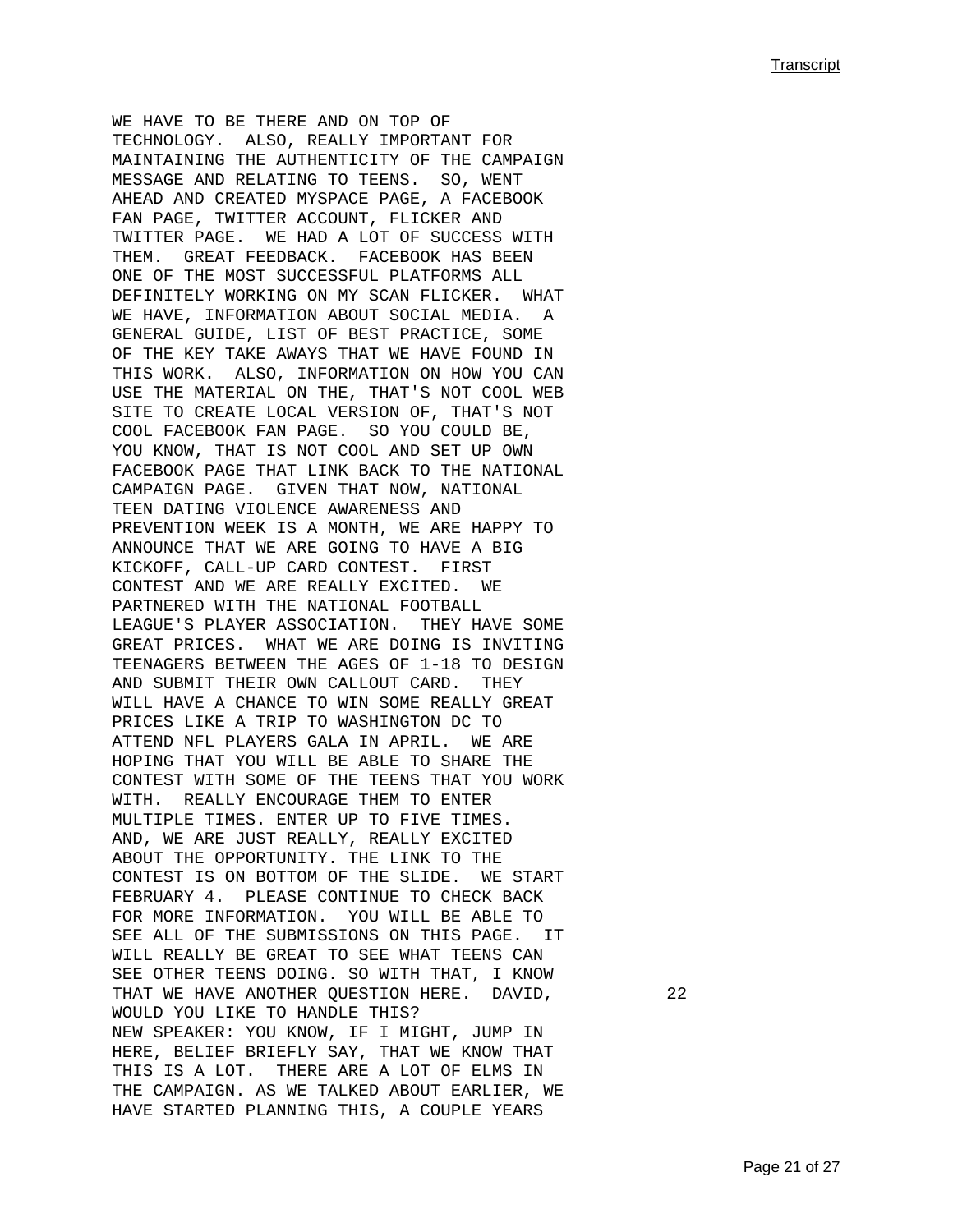AGO AND IN THIS THREAD, I NOTICE THAT A LOT OF PEOPLE HAVE DIFFERENT LEVELS OF INVOLVEMENT IN YOUTH PARTICULARLY IN THE SOCIAL MEDIA ASPECT AROUND WHETHER OR NOT THEY HAVE A FACEBOOK PAGE OR PROFILE FOR SOME OF THE PROGRAMS OR WORK YOU DO WITH KIDS AND OTHERWISE. SO WHAT WE SAY, LET'S NOT TRY TO BOIL THE OCEAN. RIGHT? EVEN IF YOU START SHAWL, WE KNOW INTIMIDATING PARTICULARLY WHEN YOU THINK OF MONITORING AND UPDATE IT. HAVING A DELUGE OF KIDS COMING BACK TO YOU AND WHO ARE INVOLVED AND ENGAGED IN THIS CONVERSATION AND REALLY WANTING TO HELP PREVENT THIS AND ACTIVATE THEIR NETWORK, YOU THINK, IT IS KIND OF A NICE PROBLEM TO HAVE. I THINK THAT IS WHERE WE WERE, TOO, A YEAR AGO. LIKE, WOW, SUCH GREAT RESPONSE. BUT COMING BACK AND PRIORITIZING. OKAY, WHAT CAN WE DO? GIVEN THE HUMAN RESOURCES THAT WE HAVE RIGHT NOW. WE HAVE BEEN SLOW AND STEADY ROLLING OUT A LOT OF THE DIFFERENT ELMS. THIS TOOL WEB SITE, SPECIFICALLY, WWW.THATSNOTCOOL.COM/TOOLS WILL REALLY BE AN AREA THAT WE HOPE IS USER FRIENDLY AND STRAIGHTFORWARD ENOUGH FOR YOU TO ALL TAKE THIS ON IN A MEANINGFUL WAY AND REALLY BE ABLE TO ACCESS, WOW, I HAVE THIS ENTIRE TOOL TICK AT MY DISPOSAL. WHAT ARE THE THINGS I CAN DO RIGHT NOW? OR LATER ON? REALLY DEVELOP A PLAN TO LOCALIZE THAT IS NOT COOL AND TAKE THIS FOUNDATION AND REALLY ACTIVATE IT AND MAKE IT REALLY, REALLY AMAZING ON THE GROUND WHERE KIDS ARE BEING ENGAGED DIRECTLY. NEW SPEAKER: WELL, THANK YOU, BRIAN. AND, WE, AND PEOPLE ARE ALREADY ANSWERING THIS. THE QUESTION THAT WE PROPOSING HERE ABOUT WHAT ELEMENTS OF THE CAMPAIGN WOULD WORK BEST IN THE COMMUNITY AND HOW WOULD YOU BE ABLE TO IMPLEMENT THEM. WE SEE THIS, AND POSTING THESE, SO PEOPLE WITH LOOK AND GET IDEAS FROM OTHER PEOPLE. A LOT OF PEOPLE ARE REALLY EXCITED ABOUT THIS. THERE ARE 23 SOME PEOPLE WHO EXPRESSED CONCERNED ABOUT THE CALL-OUT CARDS. ONE THEME IN TEXT CHAT. OTHER THEME HAS BEEN THAT THIS IS A GREAT OPPORTUNITY TO GO TO YOUTH AND ASK YOUTH WHAT THEY THINK AND ANOTHER WAY FOR YOU TO BE ABLE TO REALLY GAUGE YOUTH. IF SOMEONE HAS A QUESTION, THIS IS THE TIME TO DO IT. GO AHEAD AND RAISE YOUR HAND OR POSE A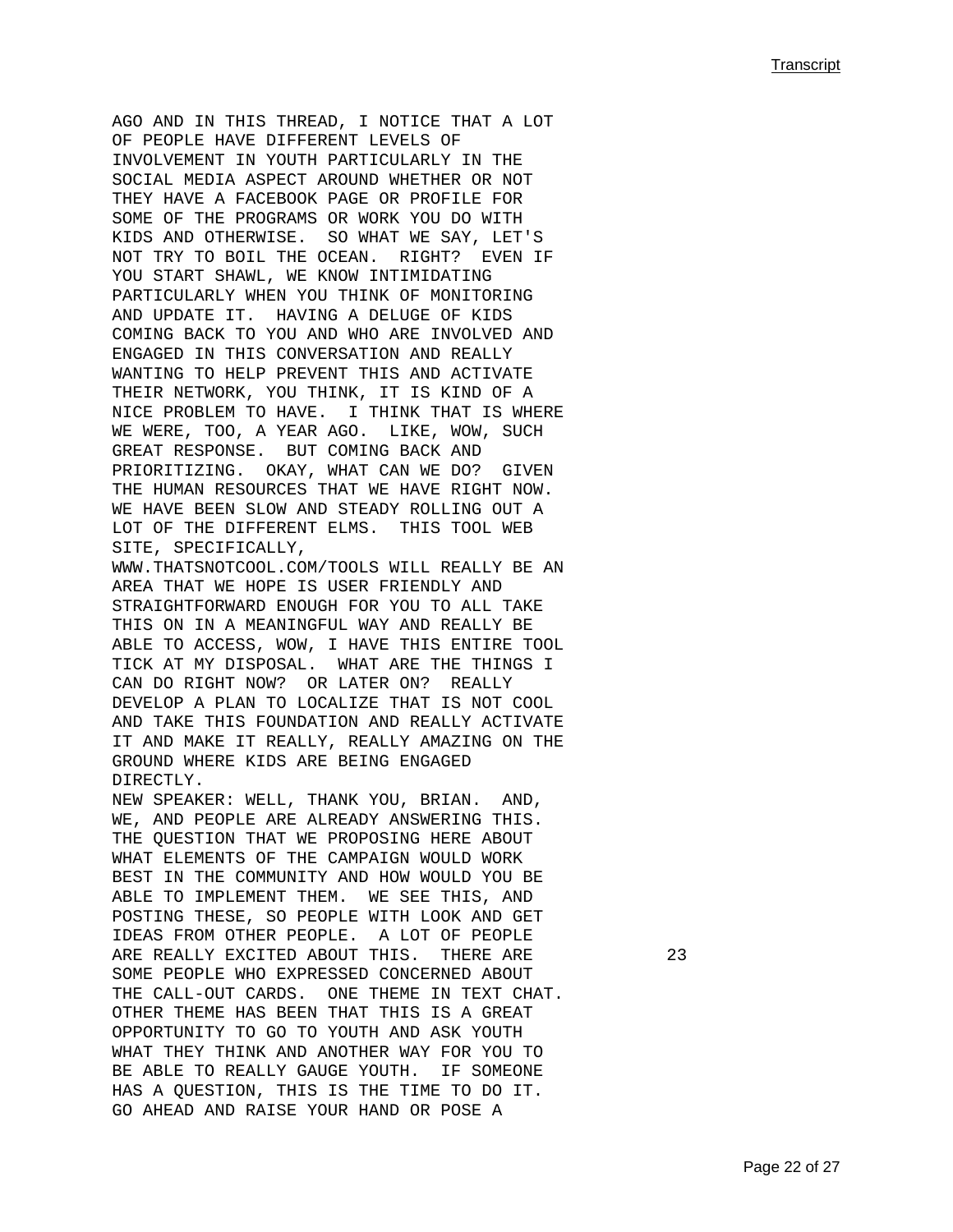QUESTION IN THE TEXT CHAT AND WE CAN BE ABLE TO ANSWER ANY OF THE QUESTIONS THAT YOU HAVE. ONE QUESTION IS, IS THE HELP LEAN AVAILABLE, IS HELP AVAILABLE FOR CANADIANS? ANYONE ANSWER THAT? NEW SPEAKER: FOR THE HELP LINE SPECIFICALLY OR THE CAMPAIGN? NEW SPEAKER: THE HELP LINE. TALK ABOUT BOTH. NEW SPEAKER: WELL -- NEW SPEAKER: ANNE, I DON'T KNOW IF YOU PROBABLY HAVE SOME BACKGROUND ON THIS, I BELIEVE THAT ONLY THE HOT LINE RIGHT NOW NEED HELP IS THE UNITED STATES AND THE TERRITORIES. NEW SPEAKER: OH, WOW. YEAH. I'M NOT EXACTLY SURE. I WOULD THINK, IT IS AN 800 NUMBER. SO -- NEW SPEAKER: RIGHT. YEAH, I DON'T KNOW HOW THEY WOULD KNOW IF THEY ARE FROM CANADA. I WOULD IMAGINE THE CHAT FUNCTION WOULD WORK IF YOU ARE IN CANADA ALSO. NEW SPEAKER: YEAH, I THINK THAT SOMETIMES -- NEW SPEAKER: THE CAT FUNCTION. NEW SPEAKER: I THINK THE 800 NUMBERS WORK DOMESTICALLY. WITH THAT SAID, THERE MIGHT BE OPPORTUNITY THAT IN THE NEED HELP SECTION, THE CORE AREA SPECIFIC WITH THE PARTNERSHIP WITH TEEN DATING VIOLENCE PREVENTION HOT LINE. ALONG THE RIGHT HAND SIDE, WE ALSO HAVE A LIST OF OTHER RESOURCES. AND SO, IF WE ARE OPEN TO INCLUDING A SPECIFIC NATIONAL CANADIAN RESOURCE THERE, IF YOU THINK IT BE APPROPRIATE. NEW SPEAKER: THAT IS A GREAT IDEA. I WAS JUST NOTIFIED THAT WE DO ACTUALLY, THE TEXAS COUNCIL AND THE TEEN ABUSE HOT LINE HAS HAD INTERNATIONAL CHATS. SO I KNOW THAT IS POSSIBLE. NEW SPEAKER: THANK YOU, ANNE. GREAT. NEW SPEAKER: NO PROBLEM. 24 NEW SPEAKER: I THINK THAT ANOTHER QUICK QUESTION, TOO, PEOPLE TALKING ABOUT WHAT IS THE MOBILE APPLICATION? AND, I WILL HAVE MY COLLEAGUES FILL IN HERE. I THINK WHEN WE MENTIONED THAT, WE WERE ALSO SAYING THAT THE WEB SITE CAN BE PULLED UP ON A MOBILE PHONE. SO, WHAT YOU HAVE TO DO IS WHEN YOU JUST CREATE A GENERAL WEB SITE, HAVE YOU TO CREATE KIND OF A COMPLEMENTARY SITE TO IT. THAT IS WEB, OR THAT IS MOBILE PHONE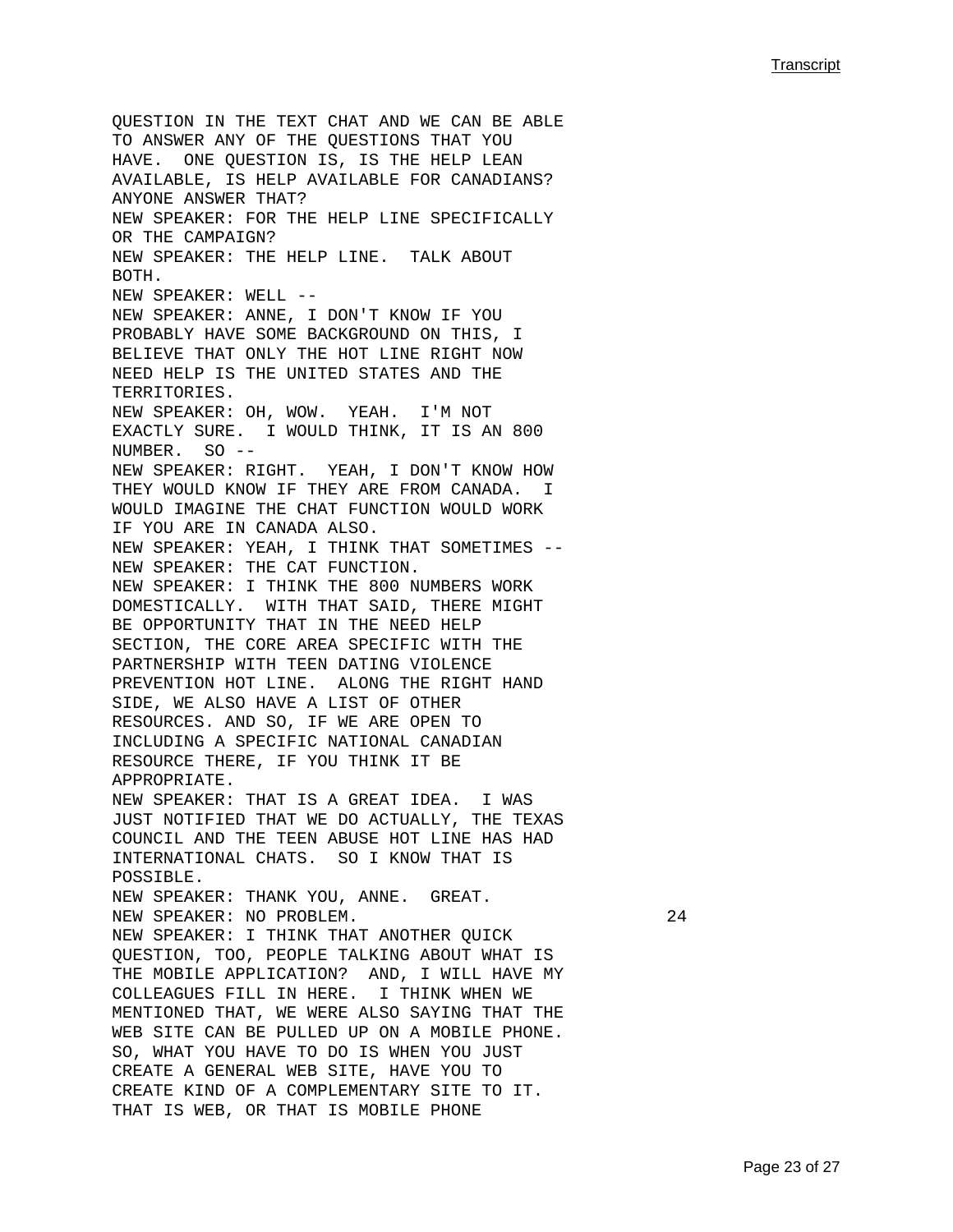FRIENDLY. BECAUSE OF THE DIFFERENT SCREEN SIZES, ETC. THAT WAS ONE PIECE OF MOBILE APPLICATION OF THE WEB SEETHE. AS WELL AS THE FACEBOOK. NEW SPEAKER: DEFINITELY. THE MOBILE VERSION OF THE WEB SITE IS THE SAME URL. IF YOU ARE JUST USING THE WEB BROWSER ON YOUR MOBILE PHONE OR YOUR PDA, AND IT IS A SIMPLE VERSION OF THE SITE AND SITE THAT YOU SEND CALL-OUT CARDS FROM YOUR CELL PHONE TO ANOTHER CELL PHONE. NEW SPEAKER: BUT NO IPHONE APP YET. NEW SPEAKER: NO IPHONE APP YET. ACTUALLY THAT HAS A LOT TO DO WITH SOME OF THE RESEARCH BEFORE THE CAMPAIGN. WHEN TALKING TO TEENS, WHETHER WEB ACCESS ON PHONES, WHAT WE FOUND IS THAT MOST TEEN-AGERS HAD MORE SIMPLE, BASIC CELL PHONES AND THAT THEY DIDN'T HAVE, YOU KNOW, IPHONES OR BLACKBERRIES. THAT RESEARCH, YOU KNOW, WAS FROM TWO YEARS AGO. SO I'M SURE THAT THINGS HAVE CHANGED. BUT, THAT IS LARGELY SHAPED OUR DIG TO, YOU KNOW, MAKE US BY A VERSION OF THE WEB SITE FOR MOBILE PHONES AND NOT ACTUAL APPLICATIONS. NEW SPEAKER: YEAH. NEW SPEAKER: AS A PRICE COMES DOWN IN PHONES, I'M SURE THAT IT WILL PROBABLY BE GOING UP AS WELL AS ALSO DIFFERENT PLANS, MONTHLY PLANS TO HAVE WEB ACCESS OR A LITTLE BET MORE EXPENSIVE AS WELL. NEW SPEAKER: THERE IS A QUESTION FROM CHRIS. IF YOU CAN PRESS STAR 1 ON YOUR PHONE CHRIS. WE CAN UNMUTE YOUR PHONE. OPERATOR, DO WE HAVE A LINE OPEN? NEW SPEAKER: YES, JUST ONE MOMENT. NEW SPEAKER: I WAS JUST WONDERING IF THERE WERE ANY TYPE OF COPY RIGHT ISSUES WITH THE USE OF MATERIALS ON ORGANIZATIONAL WEB SITES OR PRINTING THEM OUT OR WHAT SORT OF 25 IMPLICATIONS THERE ARE AROUND THAT. NEW SPEAKER: THERE ARE, GOOD QUESTION, WHEN YOU PULL UP THE MATERIALS ON THE TOOLS WEB SITE, YOU WILL SEE THE ACTUAL ALL RIGHTS RESERVED LINE THAT IS ALSO INCLUDED. VIOLENCE PREVENTION FUND OR THE AD COUNCIL THAT ARE INCLUDED ON THE ACTUAL PRINTED MATERIAL THEMSELVES. AND THEN, IF YOU ARE ACTUALLY TAKING CONTENT AND SAY YOU ARE REFORMATTING IT, IN A CERTAIN WAY, WE DO ASK TO WORK WITH YOU HAND IN HAND WHAT THAT WOULD LOOK LIKE. SPECIFICALLY THERE, WE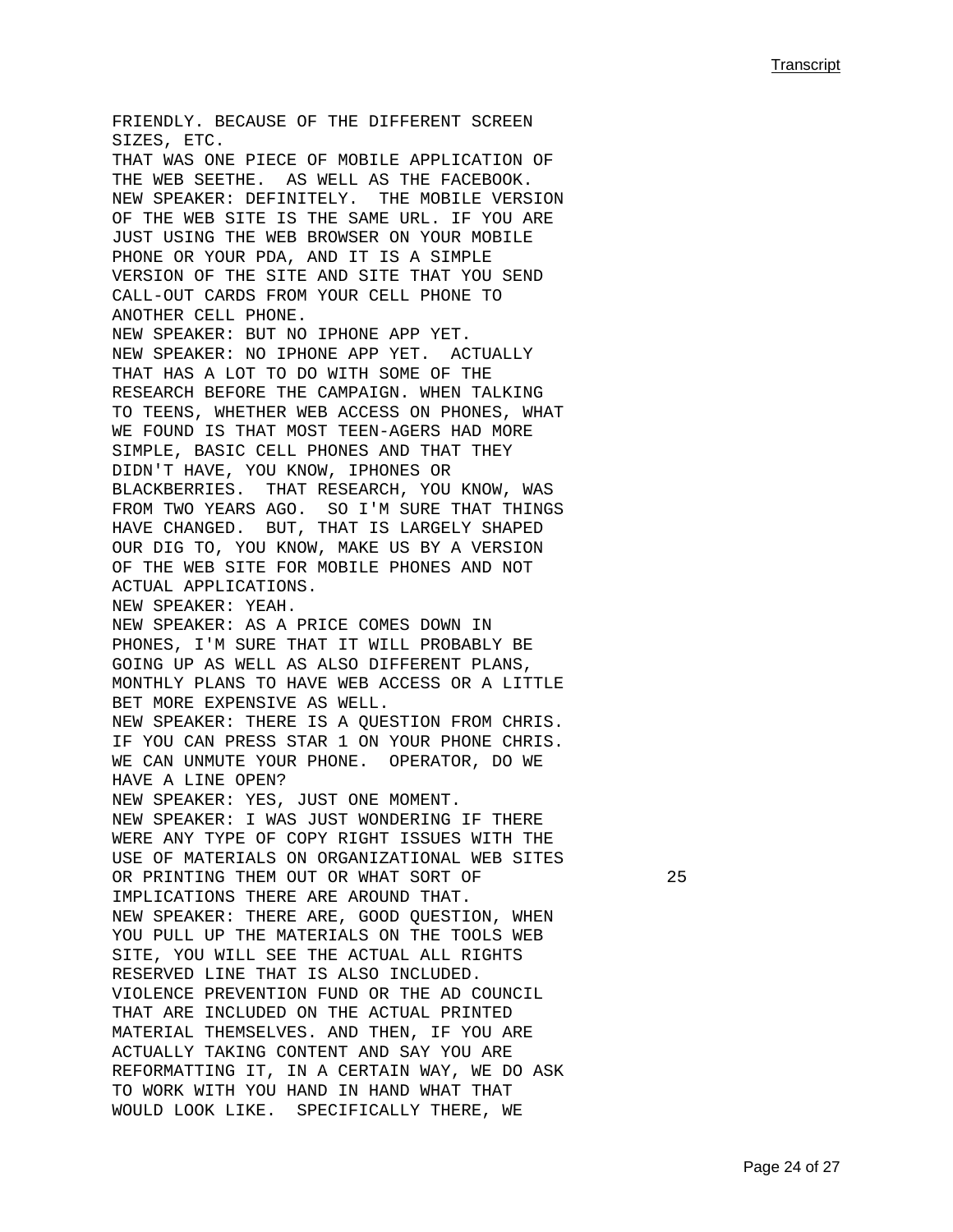JUST REALLY REMEMBER SOME BASIC CONTRIBUTION AS FAR AS EXAMPLE, THAT IS NOT COOL IS INITIATIVE OF THE FAMILY BOUNDS VIOLENCE PREVENTION FUND SUPPORTED BY XYZ. NEW SPEAKER: OKAY. SOMEONE CONTACT TO DO THAT OR TAKE SOME OF THE MEDIA AND PUT THEM OBVIOUSLY ATTRIBUTED TO THAT'S NOT COOL ON OUR WEB SITE OR LINKS OR THAT TYPE OF THING? NEW SPEAKER: ABSOLUTELY. NEW SPEAKER: ABSOLUTELY. DEFINITELY. I THINK THAT IT WOULD BE SOMETHING FOR NOW, YOU KNOW, THERE IS CONTACT INFORMATION PROVIDED ON THE TOOLS WEB SITE AND UNDER -- IN ORDER TO CREATE USER NAME YOU HAVE TO READ, YOU KNOW, OUR GENERAL POLICIES ABOUT TERMS OF USE AND IN OUR TERMS OF USE DOCUMENT, CONTACT INFORMATION FOR WHO YOU CAN CONTACT AND IF YOU WOULD LIKE SPECIAL PER MISSION TO USE THE MATERIALS. NEW SPEAKER: GREAT. THANK YOU. NEW SPEAKER: ARE THERE ANY LAST QUESTIONS? YOU WANT TO ASK A QUESTION? WE'LL STAY ON FOR A COUPLE MORE MINUTES. NEW SPEAKER: CAN I JUMP IN, DAVID? NEW SPEAKER: PLEASE DO, BRIAN. IF YOU WANT TO RAISE YOUR HAND IF YOU HAVE A QUESTION. NEW SPEAKER: THANKS. NEW SPEAKER: NANCY. RATER, CAN YOU OPEN UP NANCY LORELLI, PRESS STAR 1. OPERATOR, OPEN UP NANCY'S LINE. NEW SPEAKER: BRIAN. NEW SPEAKER: HI, QUICKLY, I KNOW THAT THERE WAS DISCUSSION AROUND NOT BEING ABLE TO ACCESS THE WEB SITE OR JUST BECAUSE OF FIRE WALLS THAT DON'T ALLOW, SAY, GOVERNMENT AGENCIES OR SCHOOL TO ACCESS SITES THAT PLAY VIDEO. WE HAVE LOOKED INTO THIS ON OUR END. TO SEE IF THERE IS ANY CONFIGURATION CHANGES 26 TO MAKE ON OUR END. UNFORTUNATELY, WITHOUT KNOWING THAT THOSE SPECIFIC PARAMETERS ARE WITHOUT CAUSING THE BLOCKING, EVEN THOUGH THE END RESULT MIGHT BE, NO VIDEO SITE, THE DIFFERENT PARAMETERS ACROSS DIFFERENT DISTRICTS CHANGE. SO WE CAN'T DO SOMETHING ON OUR END NECESSARILY. BUT, HOPEFULLY, THE TOOLS WEB SITE YOU CAN PULL UP. AND THEN, FROM THERE, YOU ARE ABLE TO DOWNLOAD THE VIDEOS. IF THAT IS A PROBLEM AND YOU CAN -- THEN YOU CAN GO TO THE WEB SITE AND NOT NECESSARILY DOWNLOAD WITH THE VIDEO SPECIFICALLY, THAT IS TOO WHERE YOU WANT TO REACH OUT, FOR SOMEONE WE CAN SEND, ALSO WE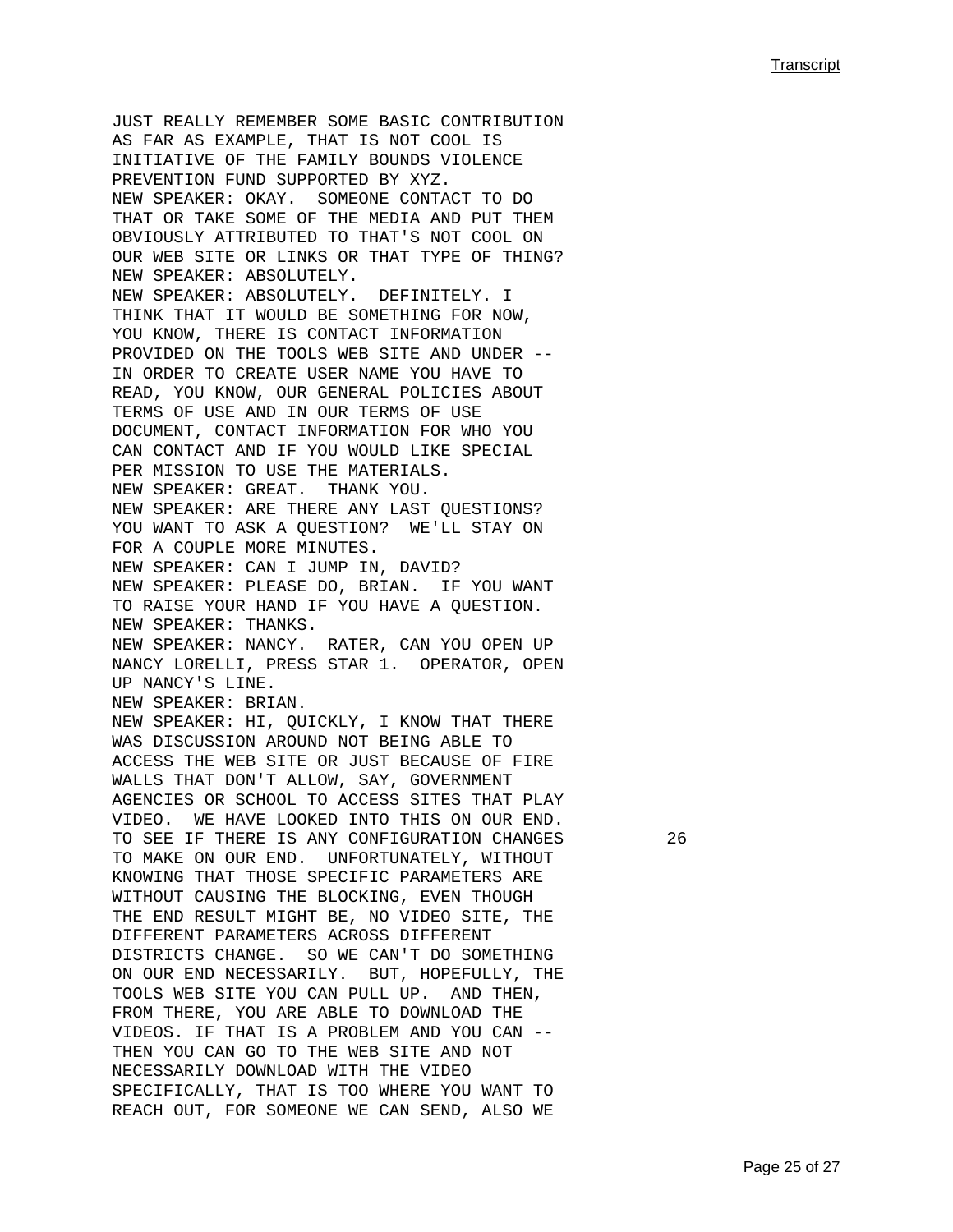CAN SEND. NEW SPEAKER: DVD OF THE VIDEOS THAT ARE ALSO ON THE WEB SITE. THAT IS QUITE LABOR INTENSIVE FOR US. I MEAN, WE DEFINITELY ASK, IF THERE IS A DIFFERENT COMPUTER YOU CAN GO TO WHERE YOU CAN GAIN ACCESS TO THE VIDEOS AND DOWN LOAD THEM THAT WAY, THAT IS HELPFUL FOR US. WE WANT TO MAKE IT AS EASY AS POSSIBLE FOR YOU ALL TO BE ABLE TO TAKE THIS ON. NEW SPEAKER: GREAT. OPERATOR, HAVE WE OPENED UP A PHONE LINE? NEW SPEAKER: YES, THE LINE IS OPEN. NEW SPEAKER: OKAY. HELLO. NEW SPEAKER: HELLO. I JUST WANDER -- WONDERED IF SOMEONE BEING ABUSED SENDS ONE OF THE CARDS TO SOMEONE ABUSING THEM COULDN'T ESCALATE THE SITUATION? HAS THERE BEEN ANY THOUGHT ABOUT PRECAUTION ABOUT THAT? NEW SPEAKER: SURE. IT IS A GOOD QUESTION. I MEAN, ON THE WEB SITE, ITSELF, WE DON'T NECESSARILY, I MEAN, I GUESS, LISTED IN THE TERM CALLOUT, WE ARE TALKING ABOUT CALLING OUT, BEHAVIOR. WHAT WE MEAN THERE IS CALLING OUT ATTENTION TO THIS AS ISSUE, OVERALL IN TEEN VIOLENCE. IDENTIFYING TEEN VIOLENCE ISSUE AMONGST YOUTH. WE WERE KEEN ON FOLLOWING UP ON OUR RESEARCH AND ON THE CAMPAIGN ELEMENTS. CALLOUT PART BEING ONE OF THEM. DURING ABOUT 6-7 MONTHS AFTER WE LAUNCHED. AND WHAT WE HEARD WAS WE CAME BACK BY ENLARGE, TEENS COMING BACK SAYING THEY ARE NOT USING THE CALLOUT CARD TO EXTEND TO SOMEONE WHO THEY FEEL IS ABUSING THEM SPECIFICALLY. THEY ARE ACTUALLY USING 27 THEM AS AN INTERESTING WAY TO ENGAGE THEIR FRIEND AROUND THE ISSUE. NOT EVEN ONE, SAYING A PROBLEM FOR THEM. IT IS DEFINITELY SOMETHING AGAIN, CALLOUT CARDS, OR BEYOND, SOMETHING THAT WE ARE ALWAYS CONSTANTLY MONITORING. NEW SPEAKER: THANK YOU. NEW SPEAKER: SURE. THANK YOU FOR ASKING YOUR QUESTION. NEW SPEAKER: THANK YOU. IS THERE ANY OTHER -- IF SOMEONE HAS, I THINK WE ARE NOW GETTING TO THAT TIME WHERE WE ARE GOING TO BE CONCLUDING OUR SESSION SO I JUST WANT TO REALLY THANK ANNE HAMILTON FROM THE OFFICE OF VIOLENCE AGAINST WOMEN AND BELINDA SIRHA AND AUDREY AND BRIAN O'CONNOR. ANY LAST